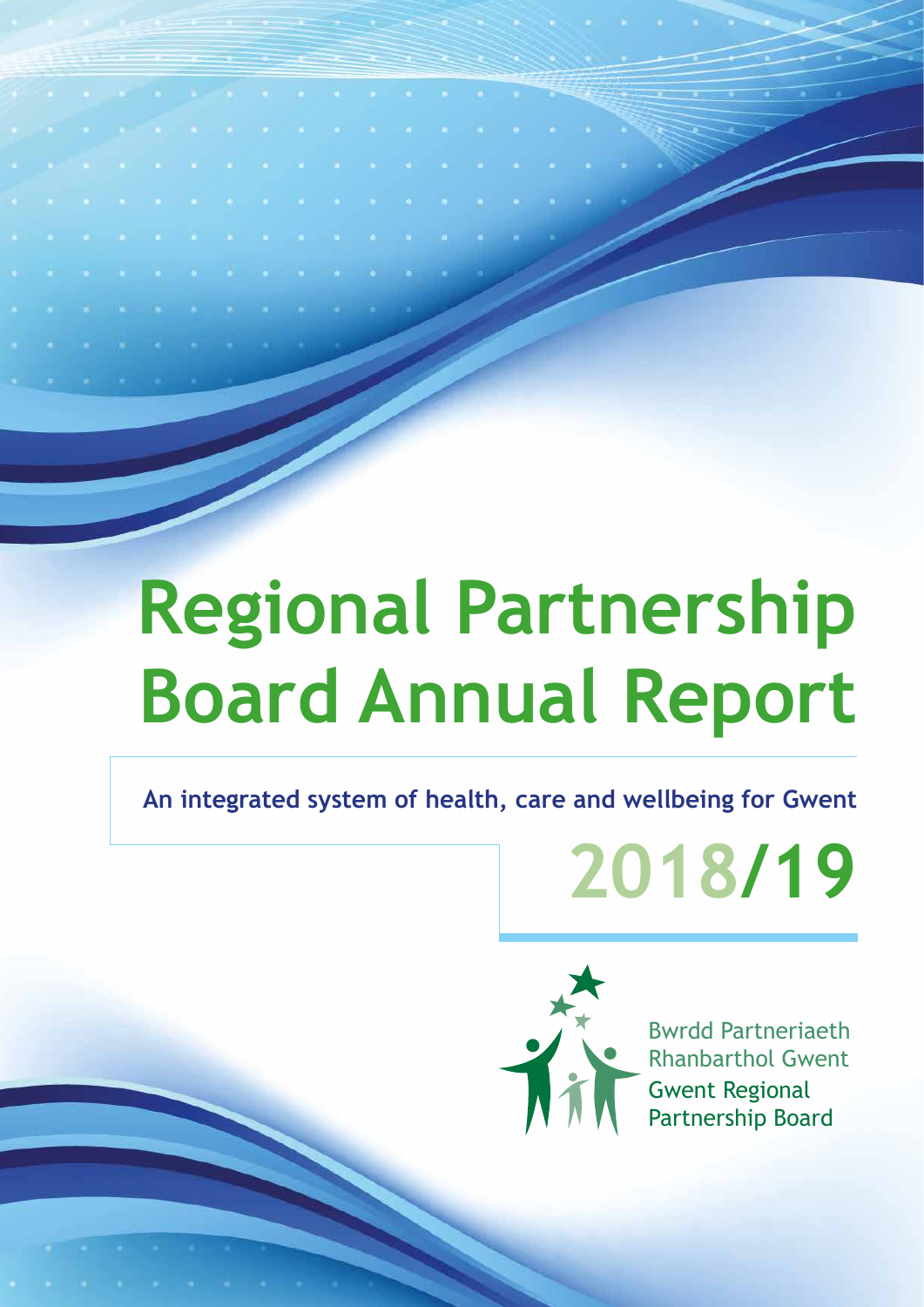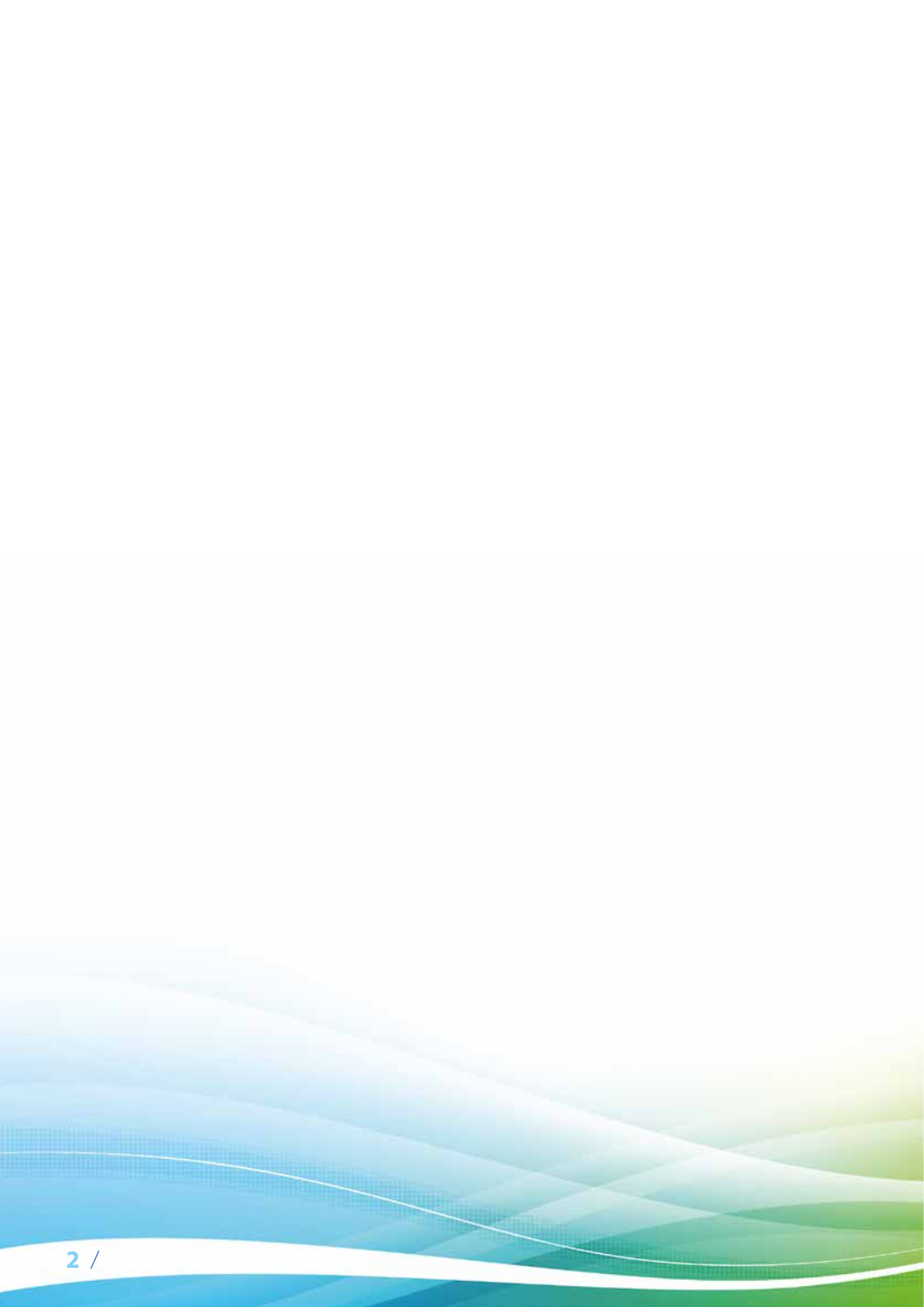# **Contents**

|                                                                               | page            |
|-------------------------------------------------------------------------------|-----------------|
| <b>Foreword</b>                                                               | 4               |
| 1. Highlights of the Year - Perspectives from Partners                        | 6               |
| 2. Key Achievements against strategic priorities                              | 7               |
| 3. The Regional Partnership Board - How we work                               | 11              |
| 4. Partnerships, Priorities and Progress<br><b>Against Regional Area Plan</b> | 14              |
| 5. Formal Partnerships -<br><b>Part 9 Requirements and New Initiatives</b>    | 19              |
| 6. Forward Board Priorities -<br>Meeting the challenge of 'Healthier Wales'   | 25 <sub>2</sub> |
| Annexe 1: Register of RPB monthly meetings                                    | 27              |
| <b>Annexe 2: Membership of the Gwent RPB</b>                                  | 28              |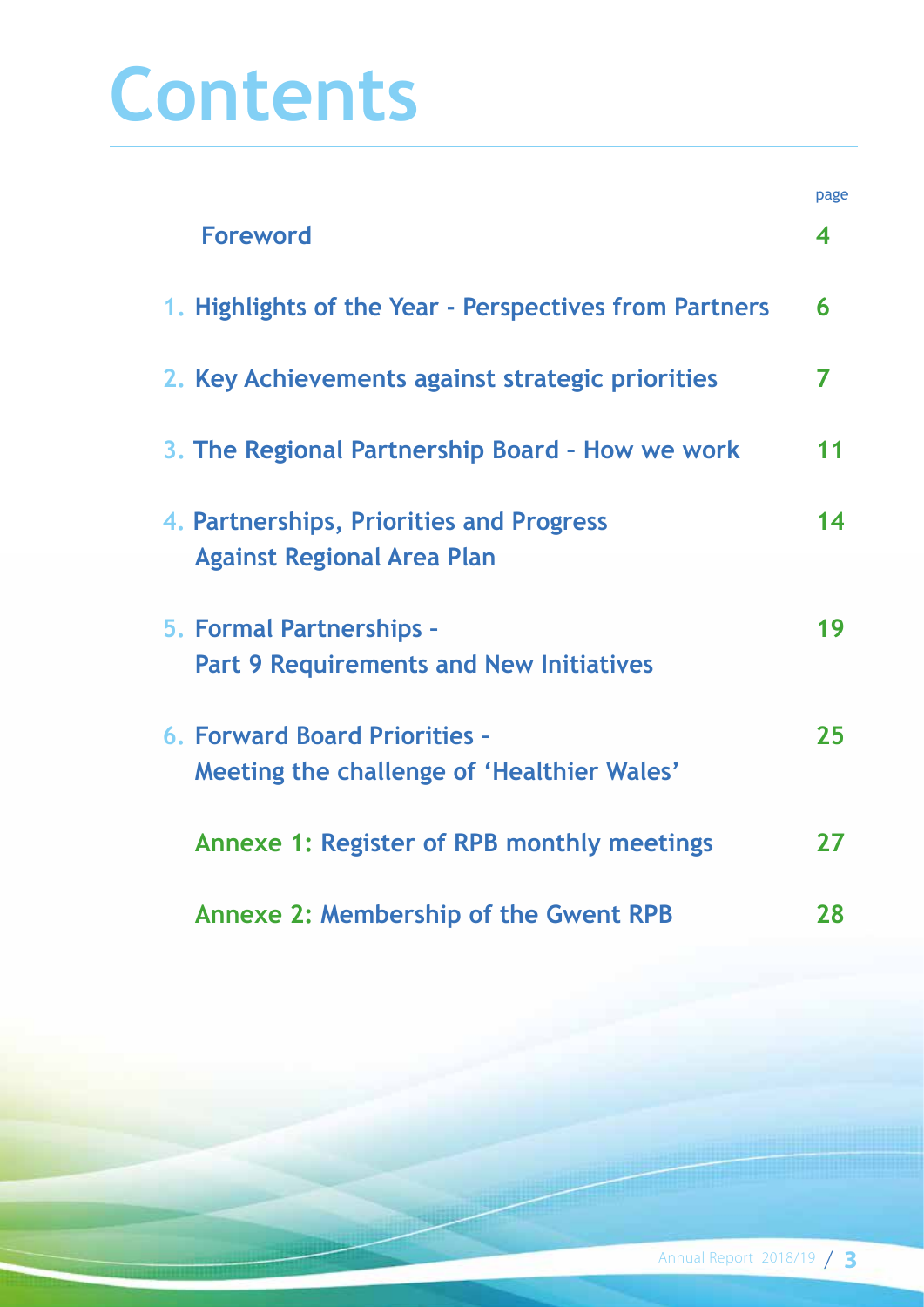# **Foreword**



It is hard to believe that this is now the third Annual Report produced by the Gwent Regional Partnership Board, and that we are in the third year since the Social Services & Wellbeing Act became law. It has certainly made a difference to the way that we work, with both 'regional' and 'partnership' becoming an integral part of how we work in health and social care nowadays.

However, Welsh Government continue to raise the bar, and the challenge is now to make full use of the two year Transformation Grant funding from Welsh Government to deliver systemic change – at pace and scale.

Further detail of the transformation funding work streams in Gwent are outlined in this report, but the fact is that we have had £13.4 million to affect a lasting change to the health and social care landscape in our region.

There has been a logical progression to take forward our agreed principles of care close to home (outlined in previous year reports) to have four major areas of work.

Firstly there is the development of Integrated Wellbeing Networks, connecting up all those prevention and early intervention projects and groups – from the health and care sector, but also much wider to housing, education, communities and leisure – so that collectively those working in these fields are addressing wellbeing in the broadest sense – what really matters to people.

Secondly, there is looking at the right skill mix and the right support when people come to our primary care services – GP practices, health centres and the like – recognising that this is the 'open access' point where people bring their health and wellbeing concerns. We need to have the right people in the right place with the right skills to meet the presenting needs – recognising that what comes across the surgery door is not all about medical issues. To that end, we are learning from the Compassionate Communities approach in South West England, and looking to scale this for our population needs.

Thirdly, we know that many people come to the hospital front door who don't need to be there – partly because they don't know about other service support, or because it is 'what we have always done'. So the Home First work stream looks to work at that hospital front door to prevent unnecessary admissions and help with any discharge problems.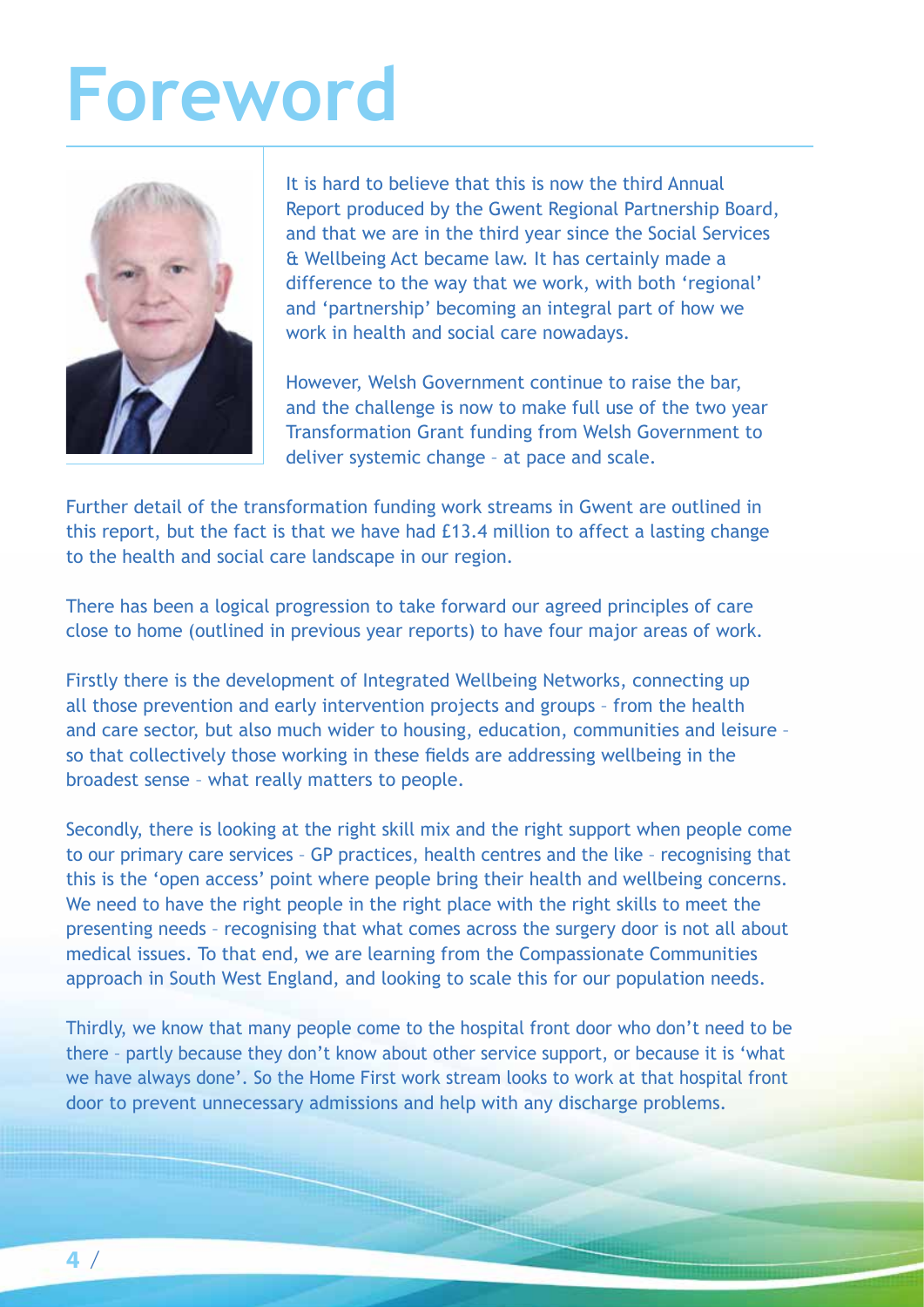Fourthly, we know that our services around Child and Adolescent Mental Health (CAMHS) have some real bottlenecks and capacity issues, often meaning that people have to wait for a service that may not be most suitable by the time they can access it. Hence our 'Iceberg' model looks to strengthen and improve early intervention work, with a single point of access approach to co-ordinate the most appropriate support in the best way.

Finally, we know that people are our most important and valuable resource, and we need to support them in using their initiative and skills, give them support they need to work differently (and more collaboratively), so we have a major transformation project around staff and organisational development.

We have made progress in my time as chair of the RPB – but there is still much to be done, and we know that Ministers and the public will be looking at what we do and want to see the difference that regional partnership working can make. It is a major challenge, but one that we are ready to embrace, and I have to thank all my colleagues on the Gwent RPB for their constructive and wholehearted involvement in this work.

**Phil Robson,** Chair of Regional Partnership Board





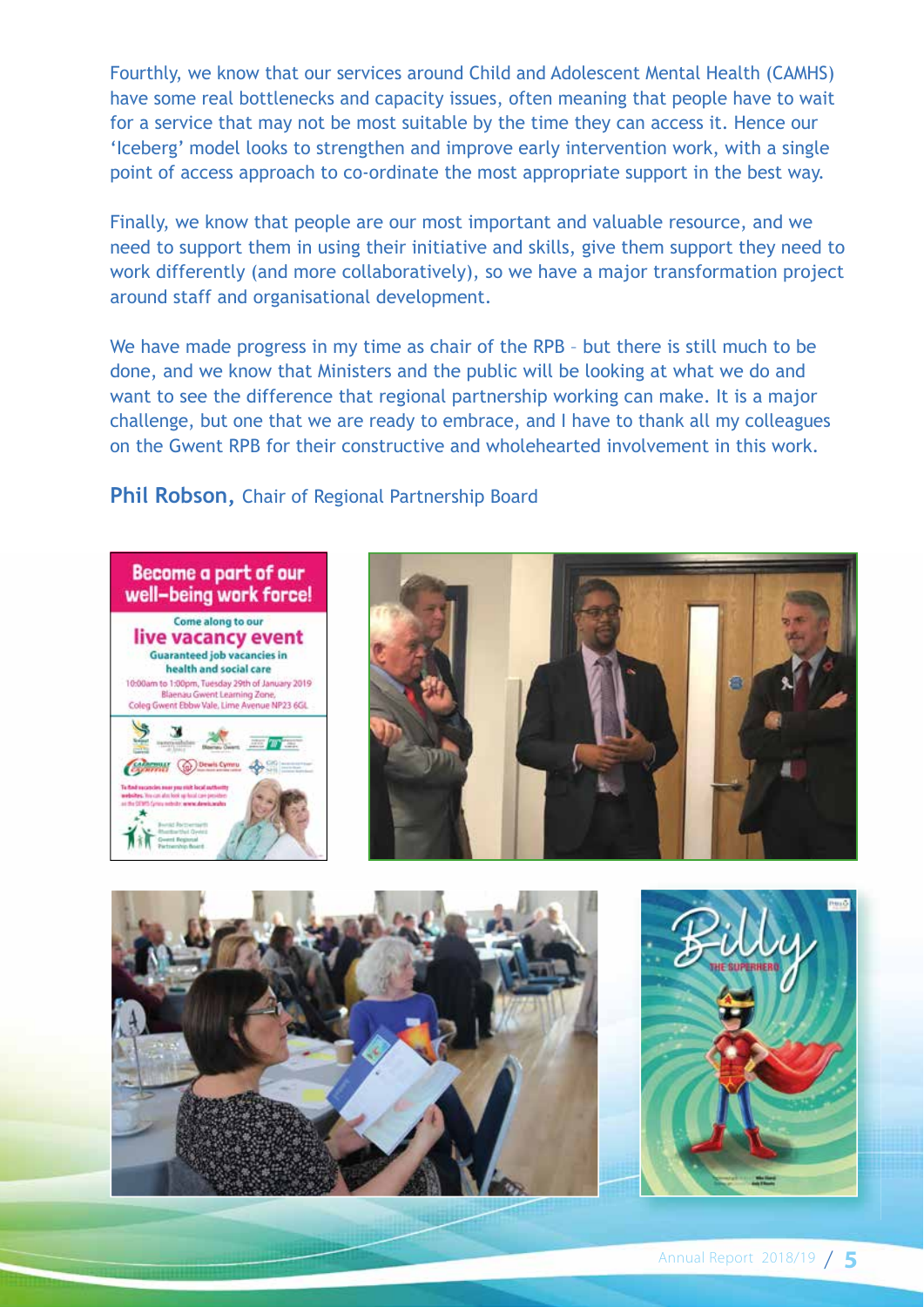#### **View from Local Authority Elected Member:**

'The RPB agenda continues to be a very challenging one – and we have had some lively and positive discussions. All of us I think have 'found our feet' more, and the conversations are frank and honest, with everyone having a full part to play. As an RPB we do have a scrutiny role, on behalf of our respective partner organisations, but we all see the need to work together. We were pleased to discuss fully and then endorse a strong Gwent regional transformation grant bid, and we can see that work is now stepping up. As politicians we have to engage fully with Welsh Government so that they know what the key issues are in terms of work on the ground rather than at the theoretical level – as it is we who have accountability to our citizens.'

#### **View from Provider Forum member:**

'Gwent is one of the only RPBs to my knowledge that has a regional provider forum. Usually the provider forum (at least with regard to regulated services) are held locally, if at all, and are subdivided across care home providers, domiciliary care agencies etc. The Gwent approach requires more input and support, but I feel it has really helped to improve understanding and cooperation across providers and helped the RPB to take a more genuinely regional approach. The team also support the provider representatives by emailing information to all providers, as a result of which they are probably better informed about what is happening in Gwent RPB than their counterparts elsewhere.'

#### **View from Director of Social Services:**

'The Transformation Fund has meant more resource to RPB – alongside more funding through ICF. It means that the RPB has a busy and demanding agenda, with more interest from national and regional organisations wanting to 'link up' with us. We have had to look at different ways of working as the regional approach is here to stay.'

#### **View from Local Health Board Executive:**

'The RPB range and spectrum of work has continued to grow – and we are seeing more Welsh Government (and others) interest in what we are doing in Gwent. It does mean that we have to be open and honest with each other, and we will not agree on everything. However some good joint working is going ahead, and there is a high level commitment to the RPB. One challenge we now face is how we also connect with Public Service Boards and their work on wellbeing so that we get the best outcomes for citizens.'

#### **View from Citizen Member:**

'Having been attending RPB meetings for a couple of years now I can see that there is a really big agenda and a lot that the RPB has to cover. Discussions are open and honest – and it is positive that as citizens, we can make comment and seek clarification. It is certainly challenging – but also very interesting, and the conversations are certainly lively, with everyone able to contribute.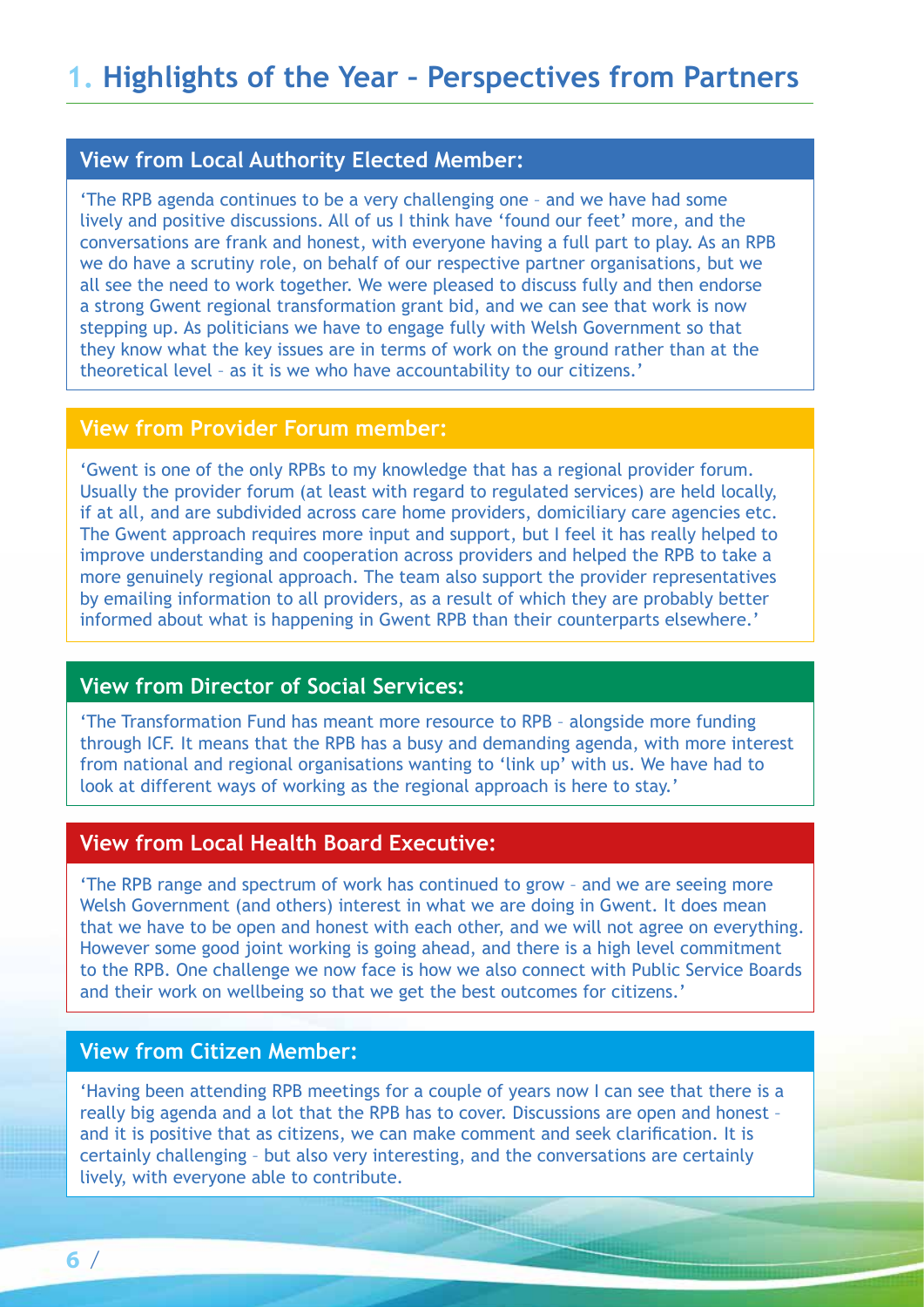# **2. Key Achievements against strategic priorities**

#### **Dementia Friendly Communities**

- 9,676 new dementia friends during 2018/19. (over 25,000 since starting work).
- **1** 31 new dementia champions to deliver training.
- **n** Over 10 new schools awarded dementia kitemark.

#### **Adverse Childhood Experiences**

- **n 202** schools received ACE awareness training. (83% of all schools/settings).
- over 900 police officers and 250 staff from partner agencies recived training.

#### **Mental Health Employment**

- 401 people supported through ICF project with 56 people entering employment (14%).
- **n** 6 individuals supporting 2 social enterprises.
- **20** peer mentors in vocational pathway.

#### **Learning Disabilities**

- 135 'skills 4 work' sessions with 80% in training and 19 people gained employment.
- **189** people developing active social lives via 'my mates'.
- **49** people gained volunteering experiences.

#### **Young Carers**

- **n 20** schools working towards young carers in schools accreditation and **161** Staff Received Training.
- Over 60% increase in number of young carers identified in schools.

#### **Mental Health**

- **n** Over 80% of accepted referrals to primary care mental health team service (pcmhss) seen for initial assessment within 28 days.
- **n** Over 80% of patients assessed by the service requiring support, receive first session within 28 days.

#### **Mental Health**

- **n** 100% of people on diagnostic pathway felt listened to and concerns were understood.
- **93%** rated diagnostic group as good or excellent post diagnosis.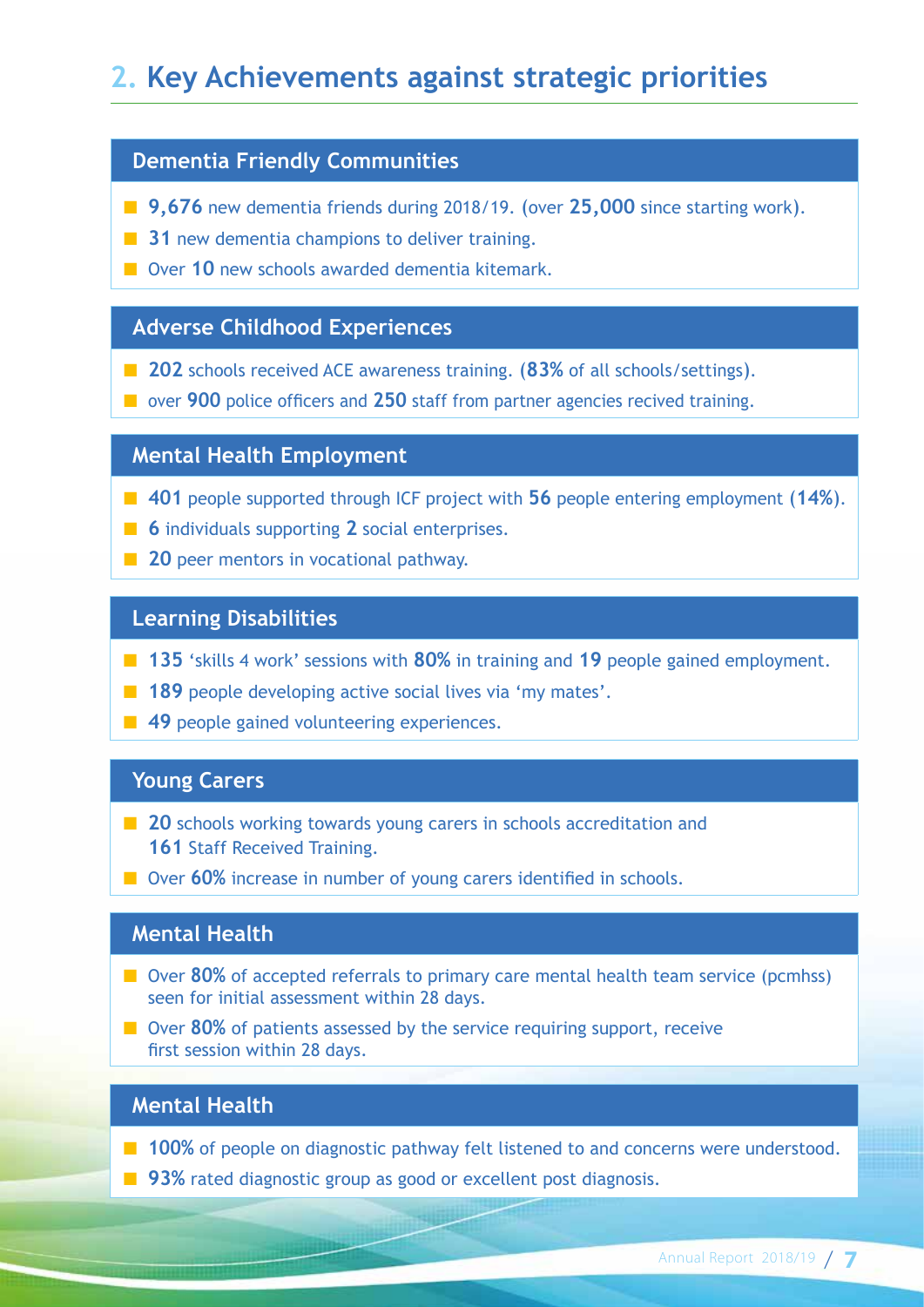**A number of strategic priorities for the Gwent RPB were set out in the annual report of 2018/19, and so this section sets out how these have been progressed in 2019/20.** 

| <b>Partnership</b>                                                                                           | <b>Task</b>                                                                                                                                     | <b>Outcome Position</b>                                                                                                                                                                                                                                                                                                                                    |
|--------------------------------------------------------------------------------------------------------------|-------------------------------------------------------------------------------------------------------------------------------------------------|------------------------------------------------------------------------------------------------------------------------------------------------------------------------------------------------------------------------------------------------------------------------------------------------------------------------------------------------------------|
| <b>Children</b><br>& Families<br><b>Partnership</b>                                                          | Implement a Gwent wide<br>scheme to create ACE aware<br>organisations, and work in<br>partnership with Gwent Police<br>and Public Health Wales. | Programme established, with Gwent<br>Police support provided and ACE awareness<br>training rolling out across organisations -<br>including schools.                                                                                                                                                                                                        |
| <b>Adults</b><br><b>Strategic</b><br><b>Partnership</b>                                                      | Develop new integrated<br>care pathways for older<br>adults with complex needs.                                                                 | Work has been taken forward including a<br>review of the Gwent Frailty programme,<br>and the development of the Home First<br>transformation proposals, that were initiated<br>in November 2018. This service spans Gwent<br>local authority areas and supports admission<br>prevention and speedier discharge.                                            |
| Children &<br><b>Families</b><br><b>Partnership</b><br>and LD & MH<br><b>Strategic</b><br><b>Partnership</b> | Review and redesign services<br>for children with complex<br>needs including Child and<br><b>Adolescent Mental Health</b><br>Services (CAMHS).  | Review went forward and led to the<br>development of an integrated early<br>intervention approach that formed one<br>of the core components of the Gwent<br>transformation fund proposals - termed<br>the Iceberg model.                                                                                                                                   |
| <b>Adults</b><br><b>Strategic</b><br><b>Partnership</b>                                                      | Develop and deliver a<br>regional strategic dementia<br>action plan to meet the<br>needs of people living<br>with dementia.                     | A multi-agency ICF proposal was developed<br>and approved to undertake a mapping review<br>of all dementia services and this has informed<br>targeted IC dementia funding proposal,<br>including a consortium approach to flexible<br>respite with 4 third sector partners.                                                                                |
| <b>Carers</b><br><b>Partnership</b>                                                                          | <b>Enable Carers to become a</b><br>priority focus for the wider<br>primary care team including<br>GP's, pharmacists and<br>social prescribers. | A carers GP project has been initiated,<br>working with third sector partners, to<br>ensure carer information boards and<br>Carers champions across every GP surgery<br>in Gwent. This has taken heed of learning<br>from both dementia champion work and<br>the Young cares in schools programme<br>rolling out with Carers Trust.                        |
| Health,<br><b>Social Care</b><br>& Housing<br><b>Partnership</b>                                             | Work collaboratively<br>with housing to plan and<br>design new models of<br>accommodation.                                                      | A comprehensive study of the housing<br>aspirations of older people has been taken<br>forward through a public health consultant<br>from ABUHB/PHW. This reported to HSC&H<br>partnership in April 2019, and involved work<br>with partners in Gwent and the wider UK.<br>Recommendations are now being considered<br>by all partners for future planning. |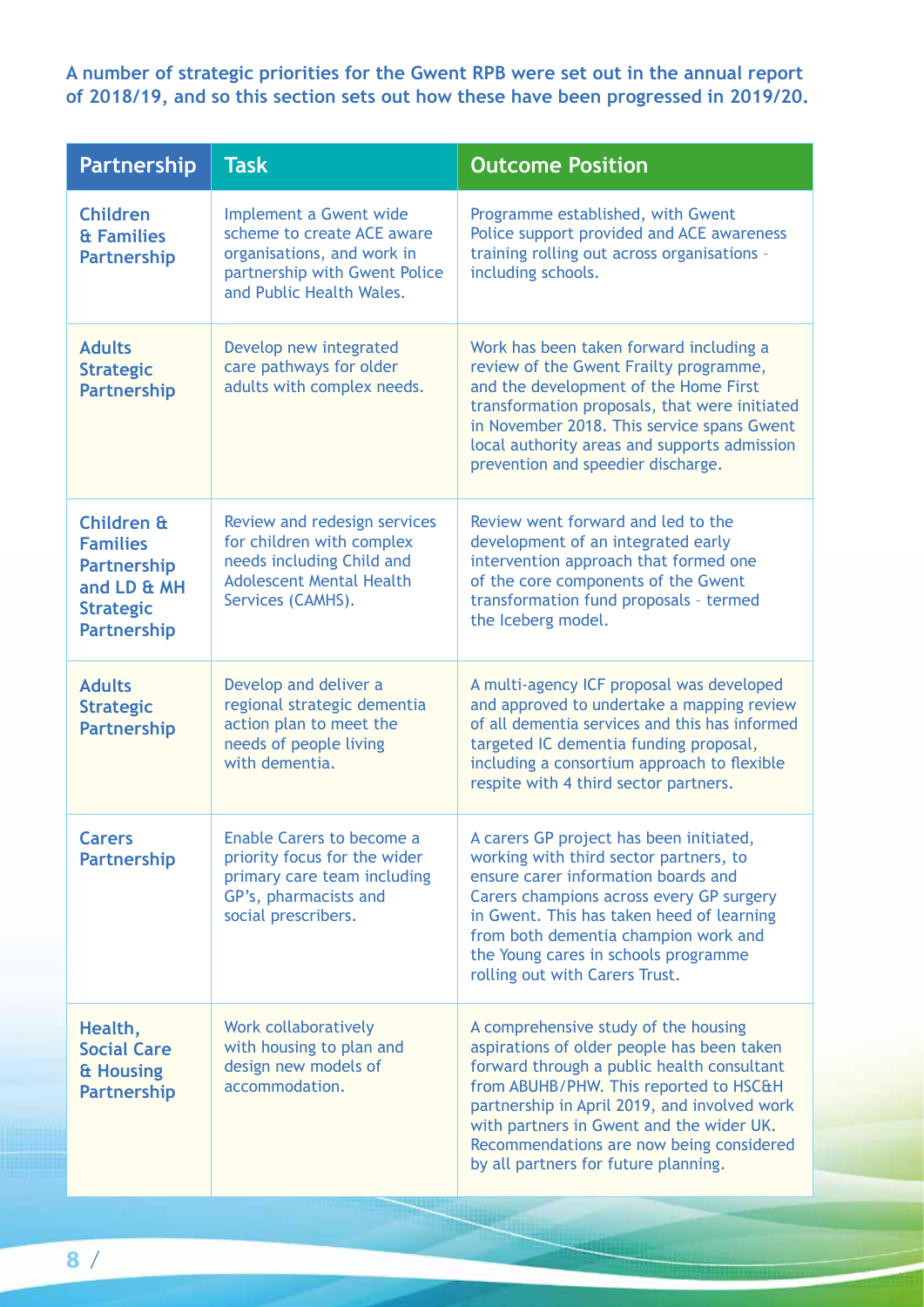| <b>Partnership</b>                                                                                                       | <b>Task</b>                                                                                                                                | <b>Outcome Position</b>                                                                                                                                                                                                                                                                                                                                                                                                                                                                                                                                                                                                                                                                                      |
|--------------------------------------------------------------------------------------------------------------------------|--------------------------------------------------------------------------------------------------------------------------------------------|--------------------------------------------------------------------------------------------------------------------------------------------------------------------------------------------------------------------------------------------------------------------------------------------------------------------------------------------------------------------------------------------------------------------------------------------------------------------------------------------------------------------------------------------------------------------------------------------------------------------------------------------------------------------------------------------------------------|
| <b>Workforce</b><br><b>Development</b><br><b>Board</b>                                                                   | Develop a wellbeing and<br>integrated care workforce<br>for Gwent by piloting a<br>Gwent Academy model.                                    | The Academy approach has changed to<br>a career college consortium approach,<br>working with local FE providers to ensure<br>that courses are aligned to new care<br>registration requirements; that career<br>pathways are mapped out and developed;<br>that learning placements are expanded<br>and consistent; that recruitment events<br>are set up and that information provided<br>is accurate and up to date.<br>This is a major project that has been<br>linked to the SCW 'We Care' attraction<br>and recruitment campaign.                                                                                                                                                                         |
| <b>Adults</b><br><b>Strategic</b><br><b>Partnership</b><br><b>Regional Joint</b><br><b>Commissioning</b><br><b>Group</b> | Consider a new funding<br>framework to shift resources<br>from secondary to primary<br>and community care, and<br>maximise pooled budgets. | A section 33 agreement for care home<br>placements for older adults has been<br>finalised and signed off by statutory<br>partners. Work on a common care home<br>contract and specification is being rolled<br>out across all partners as old contracts draw<br>to a close. A common fees methodology<br>process is also being developed working on<br>a co-production basis with providers.<br>The need to address primary and community<br>care support is the focus of one of the<br>Gwent transformation proposals linked to<br>Compassionate Communities work, with<br>training in Care Navigation taken forward<br>across GP practice and front line services<br>across the region over the last year. |
| <b>All Partnerships</b>                                                                                                  | Implement WCCIS and pilot<br>new technologies to support<br>community diagnosis,<br>treatment and care.                                    | All partners are now signed up to WCCIS and<br>rollout has proceeded according to plan.<br>Steps are well advanced for the only local<br>authority partner not signed up to WCCIS to<br>join in a managed way.                                                                                                                                                                                                                                                                                                                                                                                                                                                                                               |
| Health,<br><b>Social Care</b><br>& Housing<br><b>Partnership</b>                                                         | Develop an effective and<br>integrated estates strategy<br>for an integrated system of<br>health, care and wellbeing.                      | The ABUHB high level estates strategy has<br>been shared with local authority and RSL<br>partners through the HSC&H strategic<br>partnership, and initial planning on<br>consortium/locality basis is underway to<br>maximise best use of ICF capital availability.<br>Mapping of all older persons accommodation<br>in the region has been done on GIS and<br>shared across all RSL partners.                                                                                                                                                                                                                                                                                                               |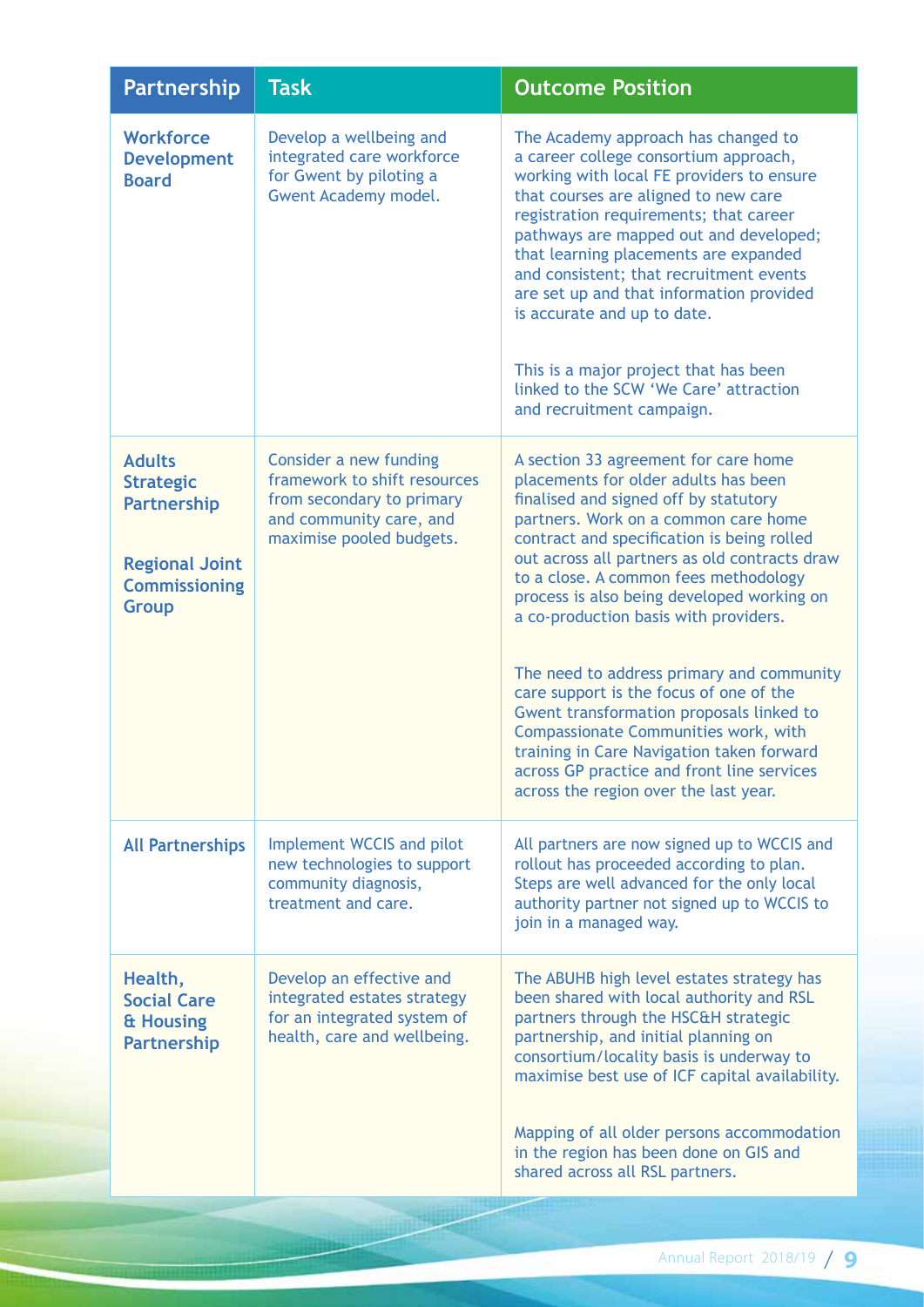Planning is important but it is outcomes for citizens that are the true benchmark of whether integrated working is effective.

## **From the Integrated Autism Service:**

From a parent supporting their daughter in diagnostic appointments: "Every aspect of this service is done well. My two daughters were diagnosed in their late twenties. I am on the waiting list to be assessed myself. I only wish this service was available when my daughters were young, as I brought them up with no help or support. I sincerely hope this service continues to help other families and individuals."

## **From Frailty Service:**

'89 year old male (PD) – living at home with his wife, Referred by Physio on WAST FRS vehicle as an urgent same day response. Gentleman had fallen and his wife couldn't pick him up. WAST response lifted PD into chair. Gentleman stuck in chair as completely immobile and wife and Private Agency carers couldn't move him. WAST was considering Hospital admission.

He was seen within two hours of referral by Frailty Occupational Therapist. He was assessed with a stand aid that O/T had taken with her.

Following practice with the O/T & wife same day, PD managed to start transferring safely with assistance of wife and also was able to transfer using stand aid with Private Agency carers.

Follow up visits provided by Frailty Physiotherapist. Stair lift assessed and to be fitted.

Referred to Attic Project from Care & Repair who are undertaking general house decluttering, sorting damp issue in house to assist with chest infections, sorting uneven floors to prevent falls.

PD is on course to reach his goals and hospital admission has been prevented.'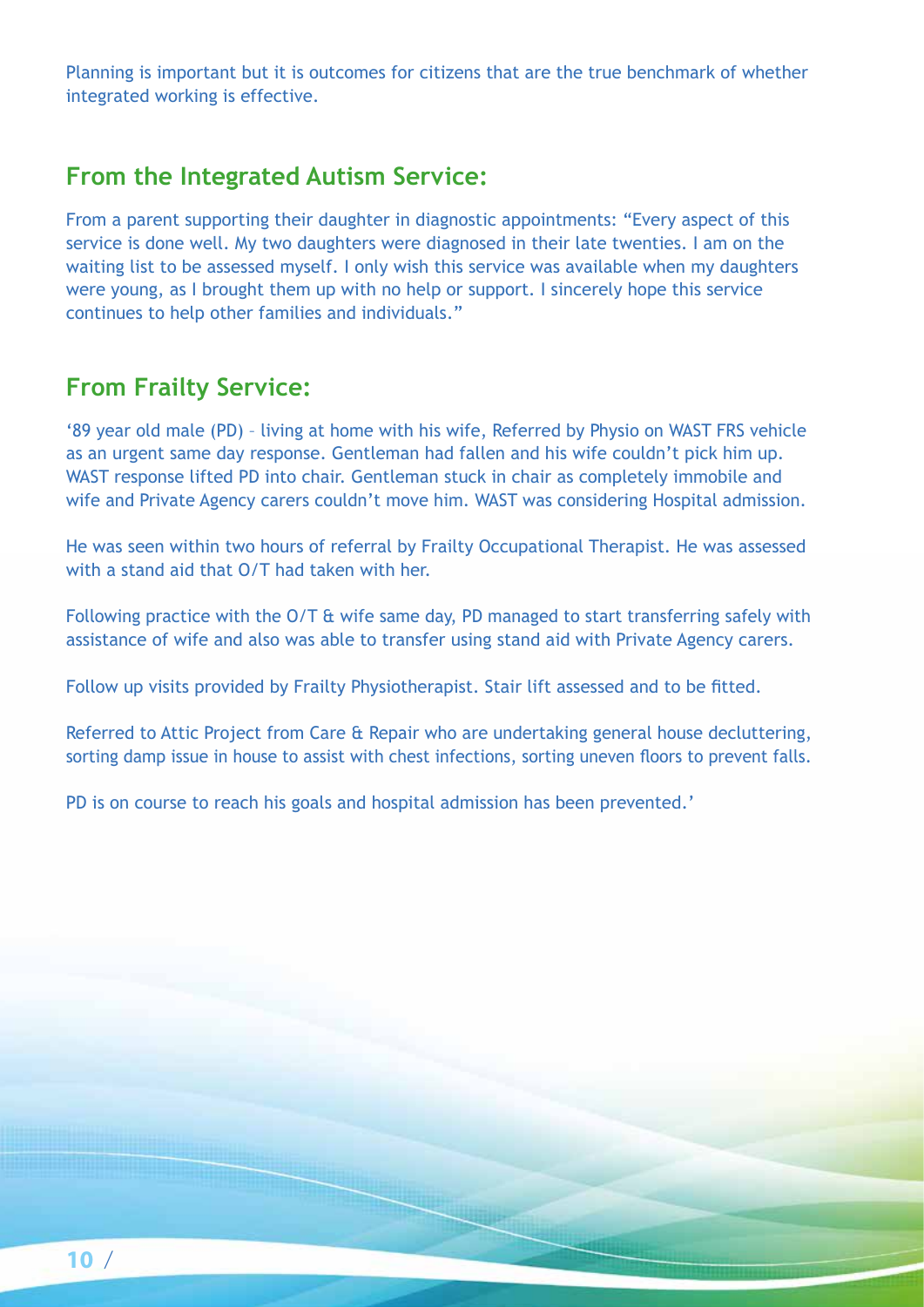# **3. The Regional Partnership Board – How We Work**

**This section of the Annual Report sets out the high level priorities of the Regional Partnership and Area Plan and governance arrangements in place.** 

## **The Board purpose as set out in the Terms of Reference are:**

The 'The Greater Gwent Health, Social Care and Well-being Partnership Board is a key partnership body; established to lead and guide the implementation of the Social Services and Well Being (Wales) Act 2014 in the Greater Gwent area (covering the areas of Blaenau Gwent, Caerphilly, Monmouthshire, Newport and Torfaen), sitting within the footprint of the Aneurin Bevan University Health Board area.'

These priorities and objectives are included within the Area Plan.

#### **The long term priorities of the RPB are:**

- $\blacksquare$  To improve health and wellbeing outcomes and reduce inequalities in the region.
- To improve care, treatment and support, ensuring people have more say and greater control.
- To provide information and advice, to help people sustain good health & well-being.
- To provide co-ordinated, person centred care, treatment and support.
- $\blacksquare$  To make more effective use of resources, skills and expertise.
- $\blacksquare$  To align or integrate functions and resources, where integration adds value to citizens

In order to deliver RPB priorities and the objectives of the Area Plan, there is a framework of thematic integrated partnerships, which also have oversight of the relevant programmes of work and projects under ICF.

The thematic partnerships each have a strategic work programme, which is translated at a local level via the 'Integrated Partnership Boards' and Neighbourhood Care Networks.

**There are also some groups that usefully have a reporting link to Leadership Group and RPB as informing the 'whole picture' of health and social care, but which have a specific Health Board accountability – and these would include:**

- The Continuing Health Care (or long term care) Board.
- The Clinical Futures level 1 Programme Board.
- **n** The Unscheduled Care Board.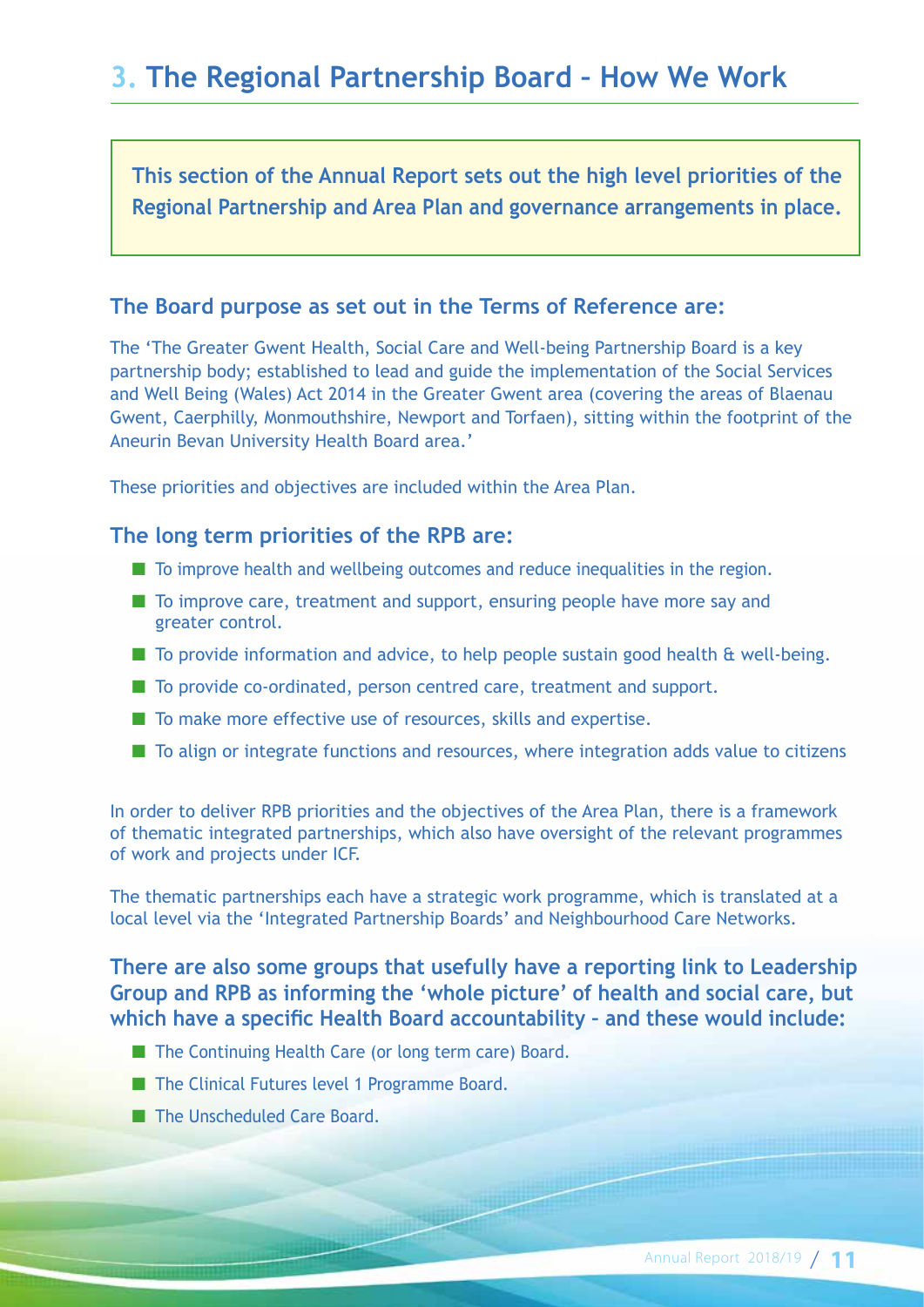### **There are also some other functional groups, set out in the SSWB Act as required at regional level.**

#### **This include:**

- $\blacksquare$  The regional citizens panel (including carers), with two representatives to RPB.
- $\blacksquare$  The value based provider forum, to connect to the RPB directly having two elected representatives to sit on the Board.
- A regional joint commissioning group.



The Gwent Area Plan sets out the vision for an integrated system of health, care and wellbeing across Gwent. Collaborative leadership from Health, Local Government, and Third sector colleagues has driven the development of the plan. It is ambitious, and it sets a clear route map for the delivery of an integrated model of health care and wellbeing across Gwent. The Regional Partnership Board (RPB) will provide leadership and oversight on the delivery of the plan, supported by appropriate governance and performance management systems.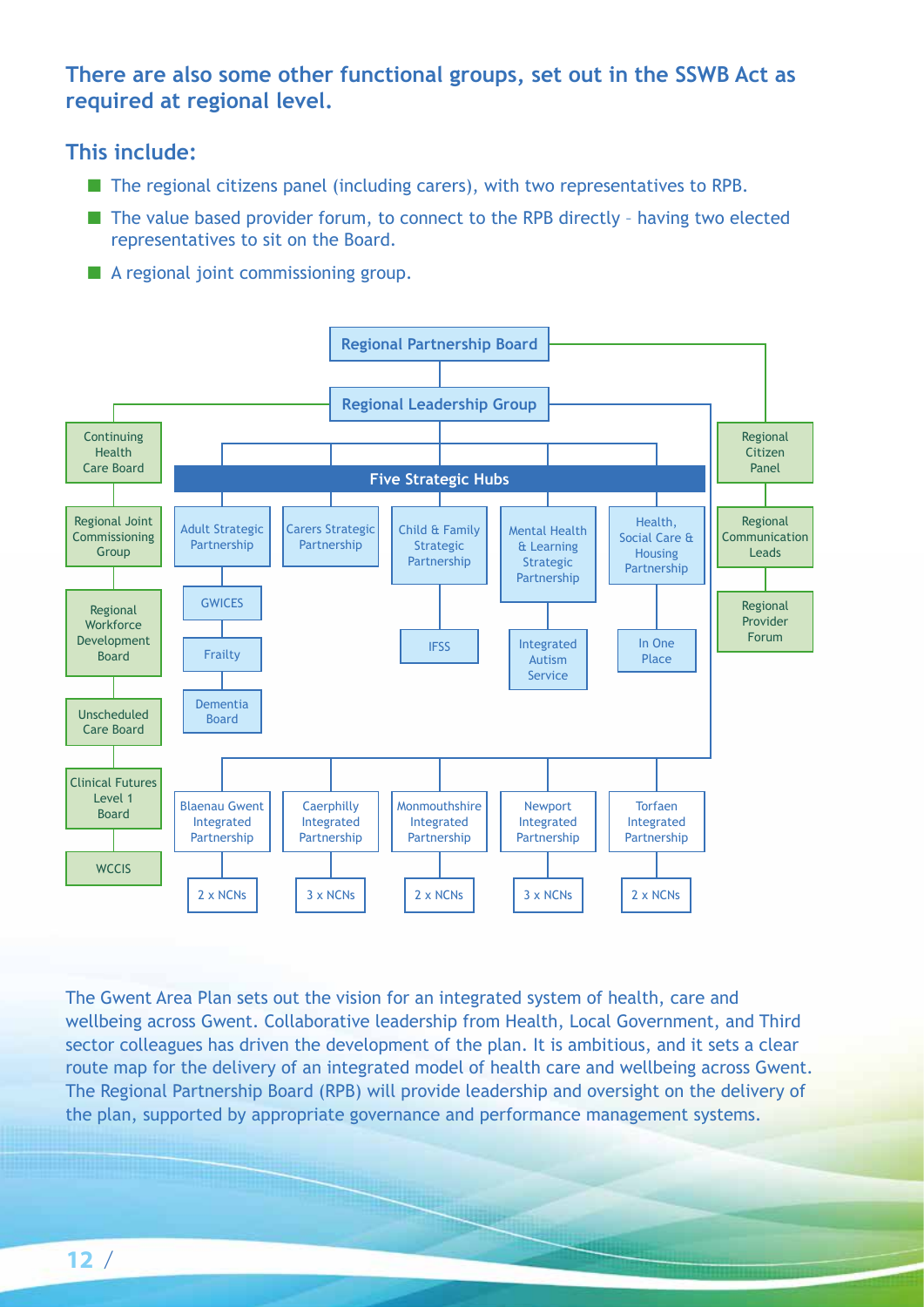The Plan is structured around the statutory core themes identified in Area Plan guidance and priority population groups, where a step change in the pace of transformation is required, these are older adults, children and young people, carers; and people with mental health and learning disabilities. Underpinning these strategic groups are work streams on housing, workforce, finance and assistive technology. The plan will be delivered through the structure set out above comprising regional activity (strategic partnerships) local activity (5 x integrated boards) and locality models (NCN's).

## **Challenges for the RPB going forward:**

Integrated working, and the bringing together of different organisations to work with common purpose, is challenging and this is something that the RPB continues to have to work through.

An increased level of funding from Welsh Government comes to RPB's to determine best use, and often this funding is short term in nature – for one or two years. This is against a backdrop of continued pressure on local authority budgets and cuts having to be made to front line services.

'Getting used to the rules' that WG attach to funding streams has meant that there can be work done on proposals (in particular for ICF) that doesn't meet requirements, or which duplicates other work – and as an RPB, there is a need to be better and smarter in communicating both needs and opportunities, as well as what is already being done.

The RPB is – by statutory requirement – a large body, and this can make discussion difficult and decision making unwieldly – there is a need to develop agreed mechanisms to respond positively and quickly to WG, regional and local requests.

Connection between the RPB and other collaboration and integration bodies – such as Public Service Boards, Area Planning Board (covering substance misuse), Area Safeguarding Board and others – is still very much a work in progress,. Communication from WG is not always consistent and mirrors the diversity of partners in the RPB, so this has led to misunderstandings and tested relationships at times.

The increasing rate of requests from WG for information and input to national events, workshops and meetings also places demand on RPB resources – and this is a process that will need careful management going forward.

So, there are still significant challenges to be faced, with the knowledge that demands will continue to increase.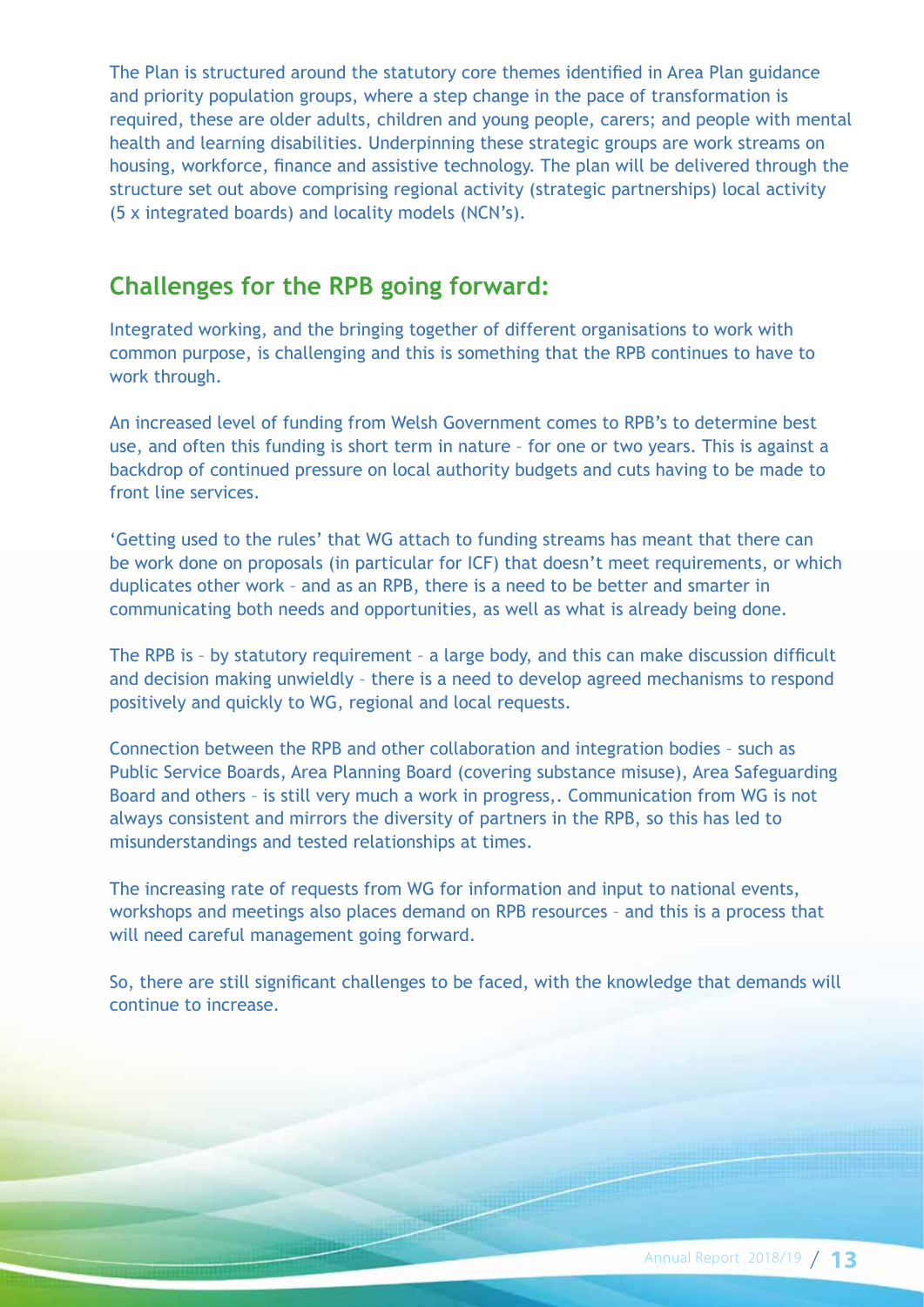## **4. Partnerships, Priorities and Progress Against Regional Area Plan**

**This section of the annual report sets out key work taken forward through each of the partnerships under the RPB and key outcomes in the year in relation to delivering the Regional Area Plan.**

## **Adults Strategic Partnership**

#### **Area Plan Outcomes**

- $\blacksquare$  To improve emotional well-being for older people by reducing loneliness and social isolation with earlier intervention and community resilience.
- $\blacksquare$  To improve outcomes for people living with dementia and their carers.
- **n** Appropriate housing and accommodation for older people.

#### **Progress**

- Work has been taken forward including a review of the Gwent Frailty programme, and the development of the Home First transformation proposals, that were initiated in November 2018. This service spans the 5 Gwent local authority areas and supports admission prevention and speedier discharge.
- $\blacksquare$  A section 33 agreement for care home placements for older adults has been finalised and signed off by all statutory partners, and work on a common care home contract and specification is being rolled out across all commissioning partners as old contracts draw to a close. A common fees methodology process is also being developed working on a co-production basis with providers.
- $\blacksquare$  The need to address primary and community care support is the focus of one of the Gwent transformation proposals linked to Compassionate Communities work, with training in Care Navigation taken forward across GP practice and front line services across the region over the last year.
- Domiciliary Care: developed programme approach to improving the way that domiciliary care is commissioned, as well as developing strategic and practical approaches to tackling long standing recruitment and retention issues in the sector. This has included a partnership approach with service providers including Coleg Gwent, a significant ICF allocation to stimulate innovation and new approaches to commissioning, as well as a range of approaches to recruitment and retention including improving communications, recruitment practice, a schools programme, access to placements, curriculum content and exploring ways to overcome barriers to entry such as the cost of driving and transport.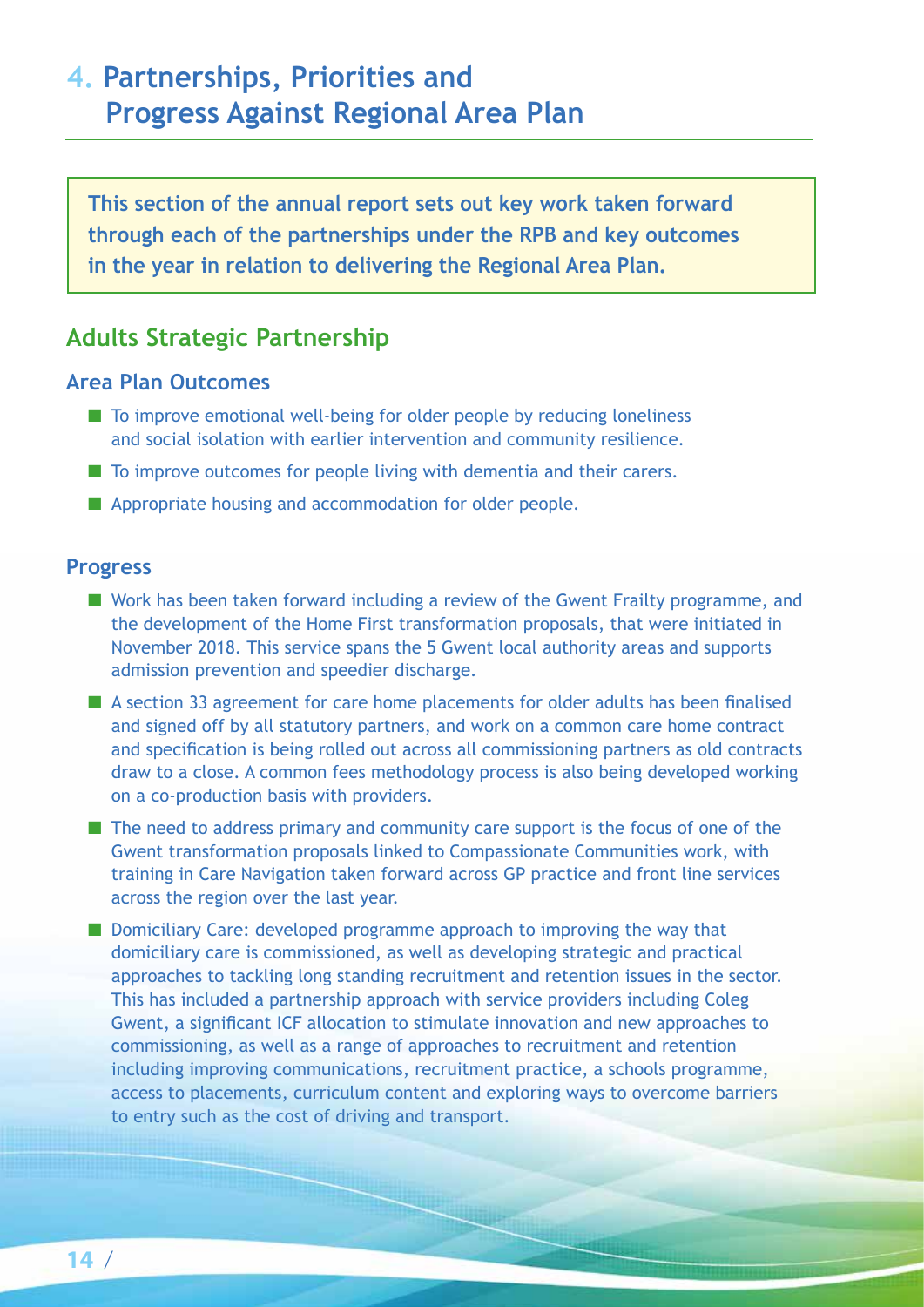#### **Challenges**

- $\blacksquare$  The increasing need to support people living with dementia and their carers especially with community support and earlier intervention.
- Domiciliary care market place requires innovative solutions to long term recruitment.
- Continued pressure to reduce length of hospital stays for older people and return safely back home with sustainable support.

## **Children & Families Strategic Partnership**

#### **Area Plan Outcomes**

- $\blacksquare$  To improve outcomes for children and young people with complex needs through earlier intervention, community based support and placements closer to home.
- $\blacksquare$  To ensure good mental health and emotional well-being for children young people through effective partnership working (priority under Mental Health core theme).

#### **Progress**

- $\blacksquare$  Reviewed and redesigning services for children with complex needs including Child and Adolescent Mental Health Services (CAMHS), which led to the development of an integrated early intervention approach that formed one of the core components of the Gwent transformation fund proposals – termed the Iceberg model.
- Adverse Childhood Experience (ACE) Programme established with Gwent Police with ACE awareness training rolling out across organisations including 202 schools (83% of schools and settings) with the expectation that nearly all schools and settings will have received training by July 2020; as well as the development a two day Train the Trainer programme 'Creating an ACE Friendly School.'
- Enhancing support and services for Looked After Children and children at the edge of care through development of 'MYST' services across the region – My Support Team. Integrated referrals process for Children and Young People Primary Care Mental Health Support Service (PCMHSS) enabling the child or young person to access the agency best placed to provide support. This process is in place in Newport and Monmouthshire, with roll out to the other three boroughs throughout 2019.
- $\blacksquare$  Mental health workers have been employed to support schools in ensuring good mental health and wellbeing for all pupils.
- Specialist Child and Adolescent Mental Health Service (S-CAMHS) has been the focus to decrease waiting times and increase the numbers of children and young people accessing support. The service reports that average waiting times for S-CAMHS is 2 weeks from referral to assessment and 24 hours for urgent/emergency referrals.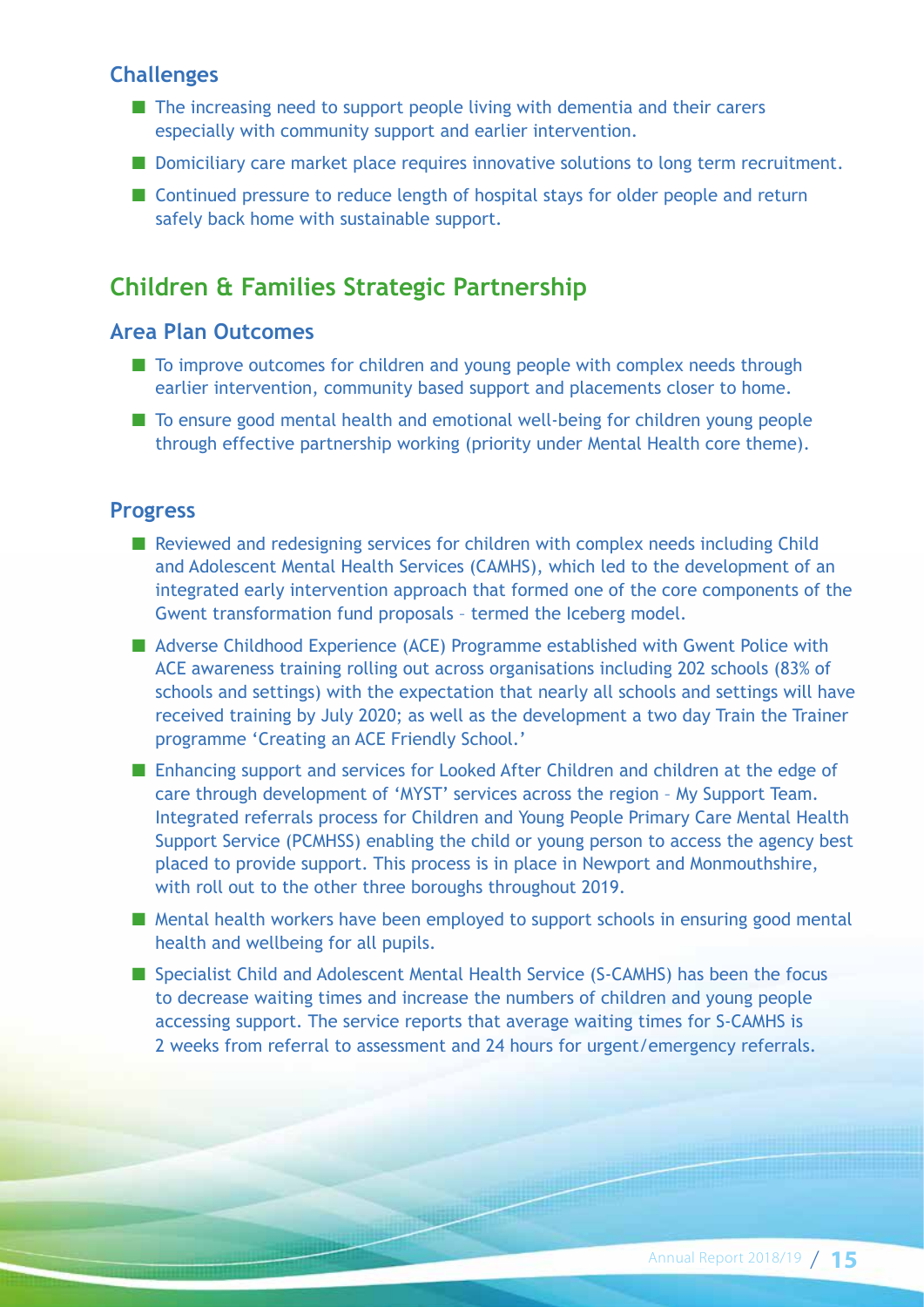## **Challenges**

- $\blacksquare$  Ensuring the children and young people agenda is highlighted in a crowded health and social care agenda.
- $\blacksquare$  Consistent provision of support across the region and parity of service.

## **MH & LD strategic partnership including Regional Integrated Autism Service - key priority areas**

#### **Area Plan Outcomes**

- $\blacksquare$  To improve emotional well-being and mental health for adults and children through early intervention and community support.
- $\blacksquare$  Increased understanding and awareness of mental health amongst the public to reduce stigma and help people to seek support earlier.
- $\blacksquare$  To support people with learning disabilities to live independently with access to early intervention services in the community; and greater public awareness and understanding of people with learning disabilities needs.
- To provide more timely diagnosis of Autistic Spectrum Disorder and access to support services and information and advice.

#### **Progress**

- In Conjunction with colleagues in Gwent Police there are now mental health professionals based within Gwent Police's control room which allows front line officers to talk to a mental health professional when they are supporting an individual they believe is experiencing a mental health crisis.
- $\blacksquare$  A 6 month pilot has been undertaken where a mental health clinician has been based within the GP 'Out of Hours' centre at peak times. The clinician has offered advice and signposting over the phone which has improved patient experience and system efficiency. Due to the success of the pilot this provision has now been extended.
- $\blacksquare$  Using Integrated Care Funding third sector and statutory agencies have been working together to deliver supported employment and vocational opportunities for both people with a Learning Disability and people with mental health needs. This includes the development of over 20 Peer Mentors with a mental health need working across the region.
- Via working in partnership, individuals with a Learning Disability who were previously supported within ABUHB residential provision have been able to move to their own home that is providing increased independence, greater opportunities for community participation and enhanced well-being.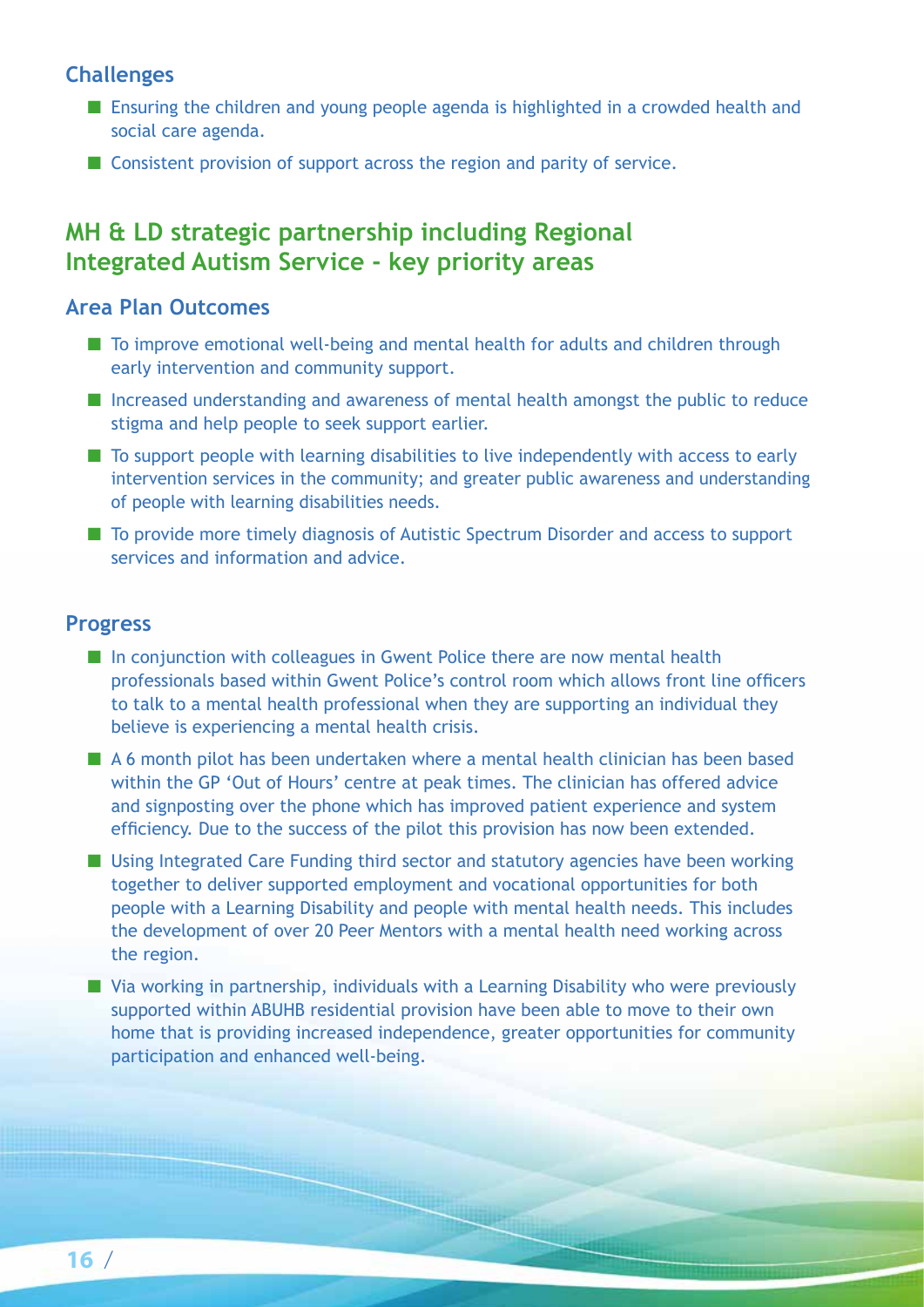- Integrated Autism Service: A regional Integrated Autism Service (IAS) has now been established providing diagnostic assessment and interventions for individuals with Autistic Spectrum Disorder across Gwent.
- The 'My Mates' initiative has been implemented across the Gwent region and now has 189 members. My Mates is supporting individuals to have an active social life and develop networks of support which sit outside of services.
- $\blacksquare$  A conveyance service has been established to ensure that individuals experiencing a mental health crisis have access to safe and timely transport across the region.
- A review and analysis of Mental Health and Housing provision has been undertaken and a number of recommendations that been made that will provide greater opportunities for agencies to work together to deliver improved mental health and housing outcomes for the people of Gwent.

#### **Challenges**

- Alignment of partners' strategic priorities and resources to deliver most effective support with whole system cultural and practice change.
- $\blacksquare$  Finding a collaborative way to support those with complex needs.
- $\blacksquare$  Making the links between strategic housing services, RSLs, Supporting People and statutory and third sector mental health and learning disability providers.
- Demand / capacity for autism support number of referrals accepted outstrips capacity of service to diagnose.
- Short term intervention not always sufficient and temporary nature of funding and service structure affects sustainable services.

## **Carers strategic partnership**

#### **Area Plan Outcomes**

- Support carers to care through flexible respite, access to accurate information, peer to peer support and effective care planning.
- **n** Improve well-being of young carers and young adult carers through an increased public understanding (this is a priority highlighted in Together For Mental Health).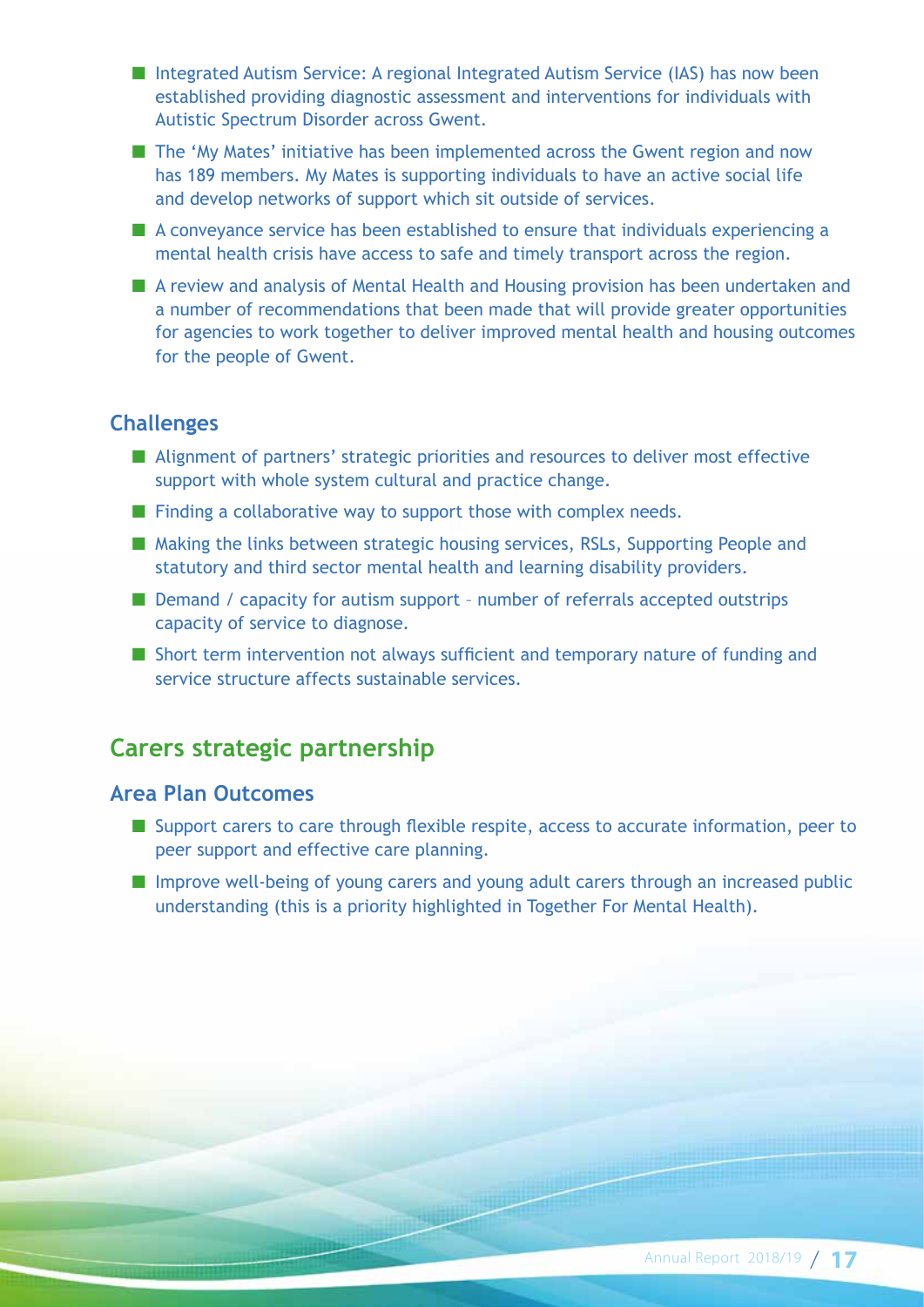#### **Progress**

- Young Carers in Schools Programme (YCiSA) 13 schools involved and reporting increased identification of young carers.
- Rollout of small grants scheme 114 recipients during 2017/18 and extended to include Young Carers during 2018/19.
- Across ABUHB, level 1 'Carer awareness' training to 467 staff and 393 staff completed training, evidenced through their reviews. An e-learning package has been developed with SSIA.
- Torfaen Young Carers, over 300 activities and Adults Carer worker taken ahead.

#### **Challenges**

- Respite is critical for carers and needs to be available in a timely and flexible way especially in crisis situations.
- The process for recording formal carers assessments needs to be managed to enable key access to services, recognising that informal support methods are often used to achieve prevention.
- **n** People often do not recognise themselves as carers, so use of the word 'carer' across all ages allied to the perception of carers roles makes it difficult for carers to be identified which impacts on delivering the carers agenda.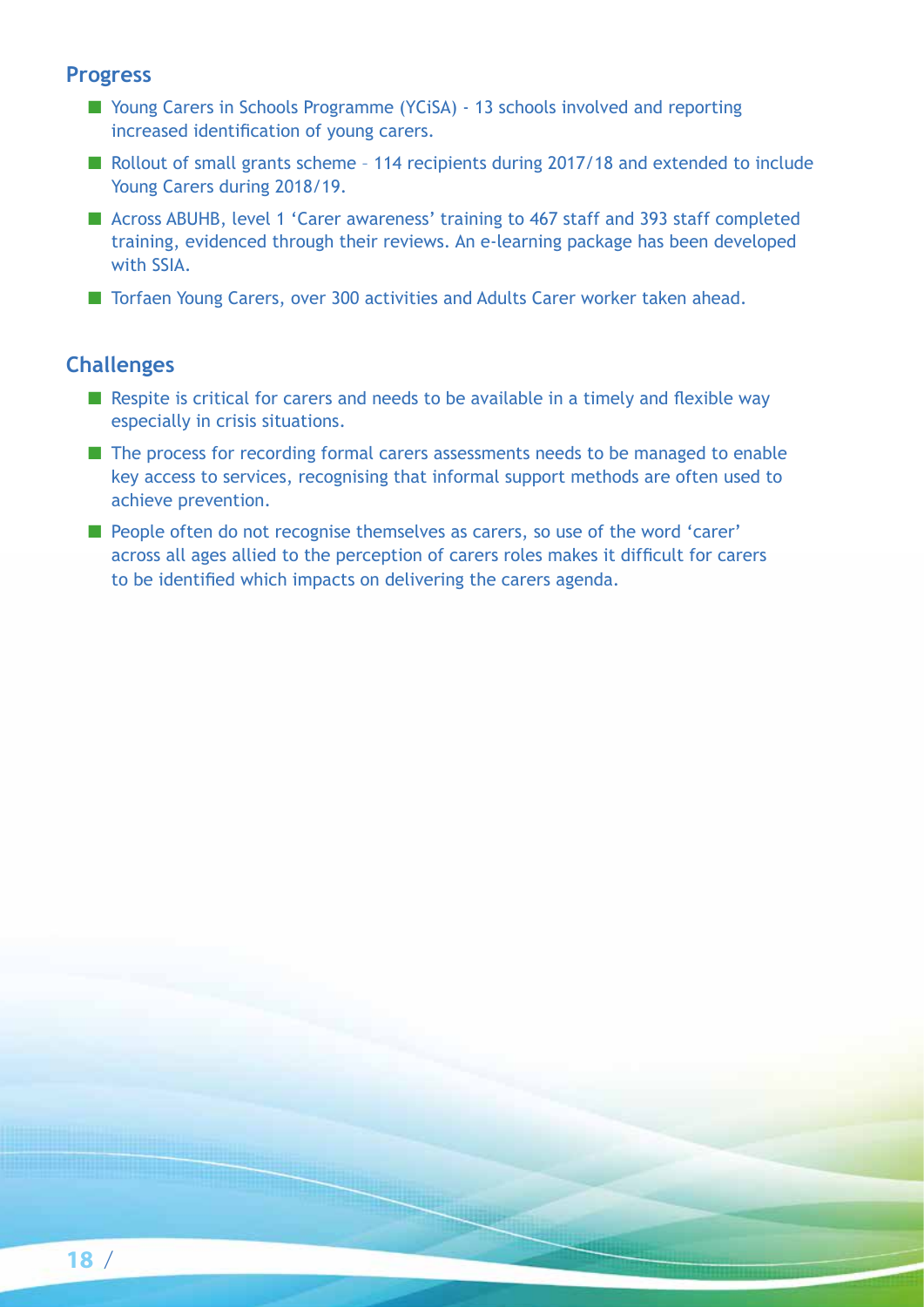# **5. Formal partnerships – Part 9 - Requirements and new initiatives**

**This section of the report considers the formal partnership arrangements required under Part 9 of the Social Services and wellbeing Act and any key milestones within the year.**

## **Pooled budgets for care homes:**

The region has picked up the challenge of developing a Pooled Fund (Section 33) Agreement and has made significant progress. To date all partners 'signed up' to a comprehensive work plan for 2018/19 which builds directly upon the progress made against the requirements of Part 9 of the SSWBA.

#### **This includes:**

- An agreed Section 33 Agreement to manage the pooled fund for care homes for older people on behalf of the Gwent Regional Partnership.
- $\blacksquare$  Agreed regional financial and commissioned services position statements which will translate into a Regional Market Position Statement and Gwent Commissioning Strategy.
- An agreed regional Common Contract for the provision of care home services for older people in Gwent.
- $\blacksquare$  An agreed work programme which will ensure that the region will fully comply with Part 9 of the SSWBA.

## **Extend Dementia Awareness:**

A Dementia Roadmap Website has been developed, funded by local GP's through the Neighbourhood Care Networks. This is coordinated by the Gwent Association of Voluntary Organisations. The website provides a one stop shop for information and advice to support people living with dementia and their carers.

 $\blacksquare$  An example can be found at: **https://wales.dementiaroadmap.info/torfaen/#.W2QOO8uWzIU**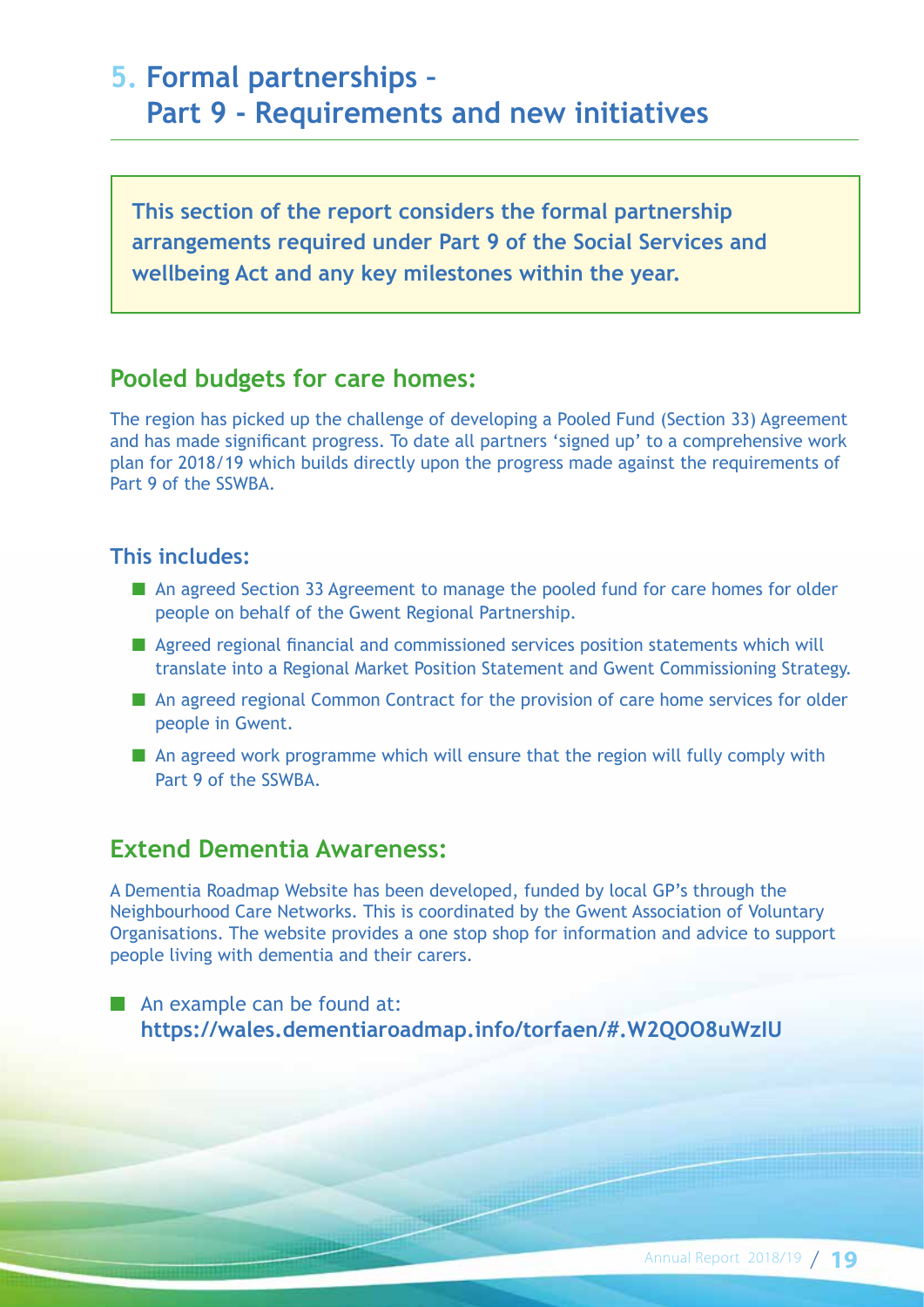In partnership with Gwent Police a regional missing persons protocol has been developed 'Herbert Protocol' which sets out safeguards to reduce the risk of people living with dementia going missing; and simple steps that can be taken if a person goes missing.

#### ■ w.gwent.police.uk/news/article/article/gwent-partners-will-use**herbert-protocol-to-help-locatepeople-with-dementia-who-go-missing-1/**

The Welsh Ambulance Services NHS Trust was recently named Dementia Friendly Organisation of the Year at the prestigious Alzheimer's Society Dementia Friendly Awards in London. They were deemed to have an outstanding level of investment into improving the lives of people living with dementia, and they engaged with a number of people living with dementia in Gwent to develop dementia informed practices and that contributed to this accolade.

The Alzheimer's Society confirmed they are impressed with the way that DFC has been developed in Gwent and the scale of the take up of the initiative. They have reported on the genuine collaboration between all sectors to ensure needs are met and that all are pulling in the same direction as a result of the high-level accountability through the multi-agency Boards. They reported that they feel they are listened to and treated as an equal partner on the Dementia Board and that there is a high level of openness and transparency in decision making.

#### **Future Opportunities for scaling services**

Two of the design principles identified in 'A Healthier Wales: Our Plan for Health and Social Care' are for services to be scalable and transformative. There is potential for the governance structure, principles and ways of working adopted by Gwent in delivering Dementia Friendly Communities to be scaled up and rolled out more widely to effectively deliver a similar model in other areas. This initiative can make a real difference and improve well-being outcomes for people with dementia and their carers and if supported well provides a sustainable approach to become a social movement.

#### **A regional approach to Careers in Care**

One of the priorities for the Gwent Region is ensuring that there is a suitably qualified work force, especially front-line social care staff working in the domiciliary or residential care settings, so that they fully engage in the community agenda, understanding the important role they have in building community resilience and contributing to a preventative approach. Gwent RPB has established a Regional Career College Consortium for Health and Social Care Programme with 6 strands: Governance, Developing Provider Relationships and Qualifications, Marketing, Engagement and Communication, Finance, Employability Officer and Related Work Programmes.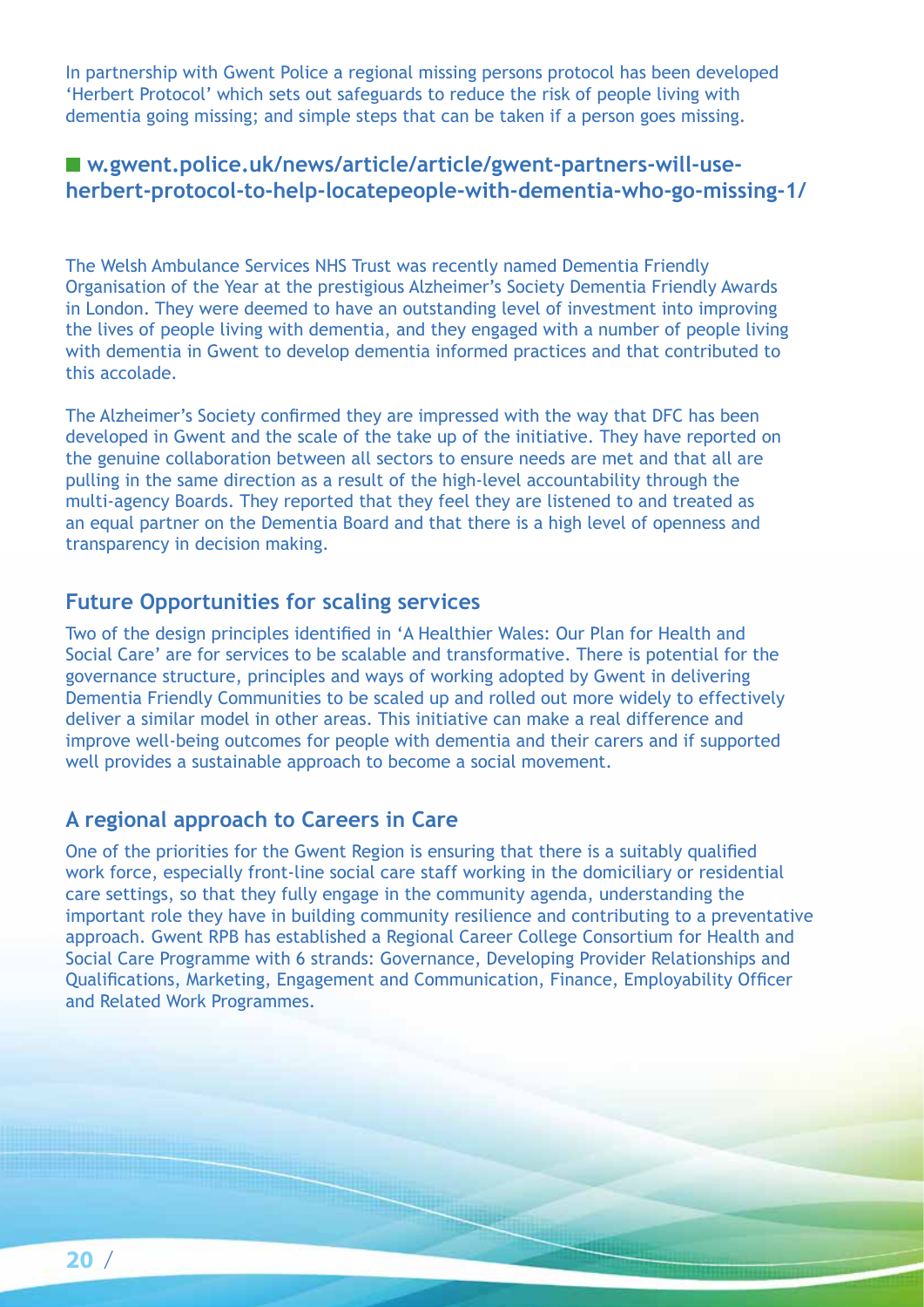In addition to the usual partners on the RPB, Coleg Gwent, Career Wales and private social care providers are working in partnership to help deliver this programme. Coleg Gwent are taking an active role in this partnership and are keen to work with the Gwent RPB to develop training and development programmes to meet any skill deficits in social and health care as well as the community development deficits and develop guidance on the learning and best practice in setting up a social care and health course to specifically target the skillset deficit.

#### **A programme approach is being implemented and some key actions already being addressed include:**

- Working with the private care sector to develop an offer for students which supports a time specific, paid work placement once qualified.
- $\blacksquare$  Develop relationships with local primary schools to raise the profile and understanding of Health and Social Care to educate and inspire younger children to think about health and social care.
- **n** Develop relationships with local secondary schools to promote health and social care as a valuable career choice. This links to the wider intergenerational strategy being developed by the Ffrind I Mi initiative.
- Develop a database of students at enrolment and subsequent destination data to better understand why students decide not to enter the Health and Social Care sector once qualified.
- **n** Improve the image of working in health and social care in the region, support regional recruitment initiatives, and stream line application processes so they are more user friendly.

In December 2018 the Regional Consortium launched a Health and Social Care book for younger children 'Billy the Superhero'. This book is an innovative way of introducing the topic of health and social care to young children, to encourage them to reach their potential and spark interest into health and social care as rewarding careers.

Copies of the book are available from Petra Publishing: **caerphillypn@btconnect.com**

## **Gwent Frailty Programme:**

The Frailty Programme looked to create an integrated model of care that is community based. It aimed to recognise interrelated factors such as:

- **Nedical condition.**
- Related health issues.
- **Nell being.**
- Practical living factors such as housing, income, safety, transport.
- Personal/social factors i.e. isolation; family; living conditions; confidence.
- **n** Family and formal care services.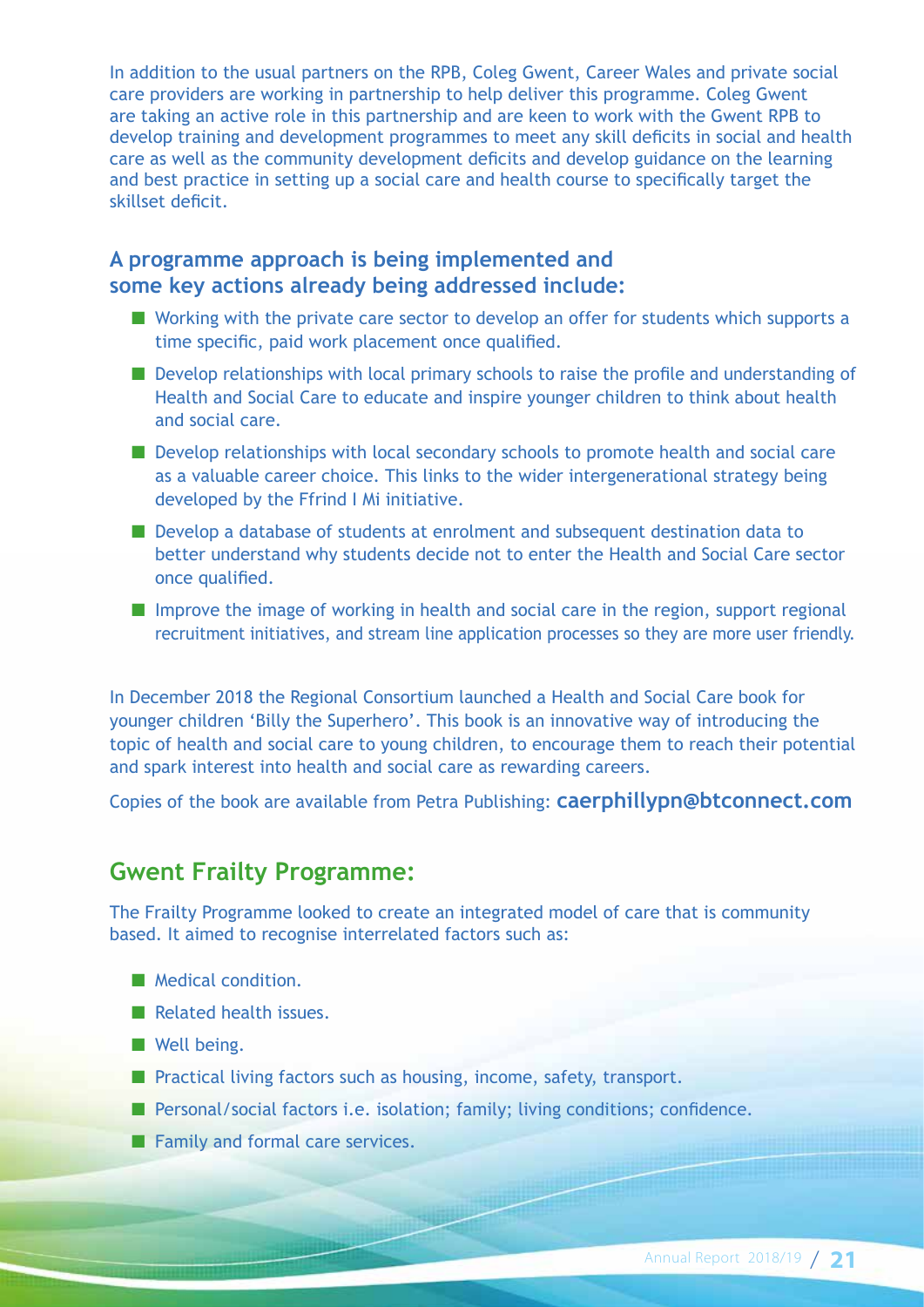In 2017/18 it was agreed that the Frailty came directly under the RPB structure, through the Adults Strategic Partnership, with regular report on activity, in line with other integrated work streams.

## **ICF – Integrated Care Fund:**

This has grown nationally to £89 million for 2019-20, and of this Gwent has a regional allocation of £16.038 million revenue for next year.

#### **There are now three ICF funding streams:**

- ICF Revenue: funding for additional and/or alternative models of delivery.
- **n** ICF Dementia: a specific funding stream supporting implementation of the Dementia Action Plan.
- $\blacksquare$  ICF Capital: funding for accommodation led solutions for the priority areas identified above.

## **Regional Commissioning**

The Regional Commissioning Group has completed the first phase of its work and has now agreed a second phase work programme. The terms of reference and membership has also been refreshed. The overarching aim of the RCG is: 'to support and enable people to live where they want to live and to establishing what matters to them as the starting point.'

#### **Key Requirements:**

- Work with the care market(s) to elicit change.
- $\blacksquare$  Work with commissioners to change commissioning practice.
- $\blacksquare$  Work with staff to change culture and practice.
- Work to have a clear communication strategy and message shared by all commissioners.

The RCG has a cross-cutting function across the regional strategic partnerships and is available to undertake work on their behalf and on behalf of the Regional Leadership Group and Partnership Board. The RCG also provides oversight of regional commissioning programmes across the region and an information and good practice sharing forum across the regional partnerships. The RCG is also available to provide specialist technical advice to partners on commissioning related activity.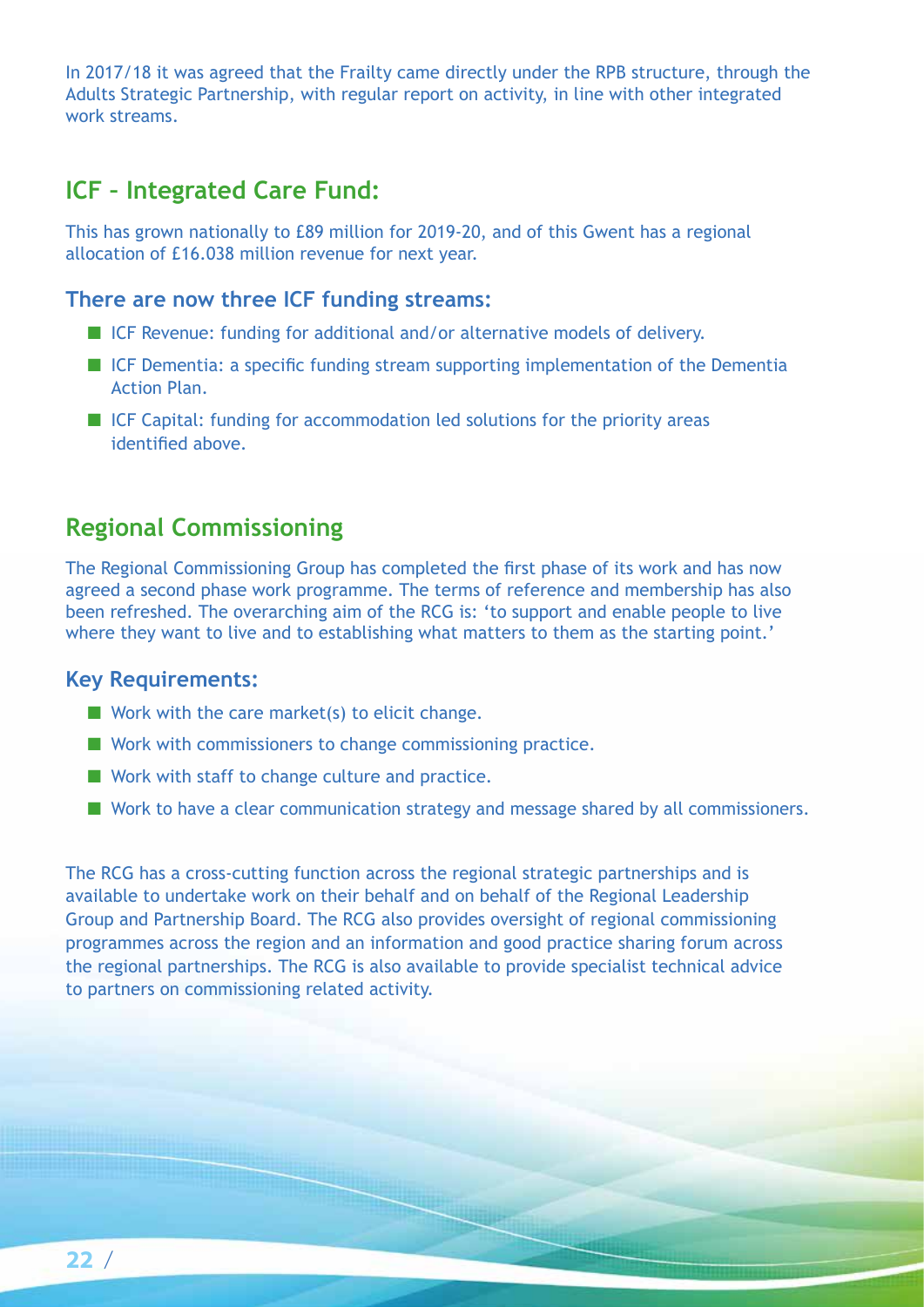#### **Progress to date:**

- $\blacksquare$  Section 33 Pooled Fund Arrangement signed by all parties.
- **n** Market Position Statement completed.
- Common regional contract agreed and in process of implementation.
- **n** Common Specification for care home accommodation functions agreed.
- **n** Common fee methodology out for consultation.
- Common contract performance management tool in development based on specification.

#### **Going forward, the RCG Work Programme 2019/20 will cover:**

- Part 9 SSWB Act Accommodation Services for Older People.
- **n** Regional Programme for Domiciliary Care Services.
- Regional Mental Health and Learning Disability Services.
- Regional Adult Advocacy Services.
- **n** Regional Children's Services.

## **Carers and small grant scheme**

The small grant scheme is an initiative developed by the Gwent Carers Partnership to support life alongside caring. The scheme was introduced to reflect a gap in provision of financial support that was available and to help support carers alongside their caring role enabling carers to request financial assistance under four categories of funding up to a maximum of £500.

In 2018/19 a total of 206 applications were received of which 22 were unsuccessful. In 2017/18, 146 applications were received compared to 216 this year, an increase of 70 applications. This increase in 2018/19 reflects the greater emphasis on awareness of the scheme and the associated additional funding attributed to meet this demand. This year the scheme was also extended to include applications from young/young adult carers. Greater awareness of the scheme has resulted in the increase in numbers applying for the scheme, but the partnership has noted that wider advertising and awareness is needed going forward.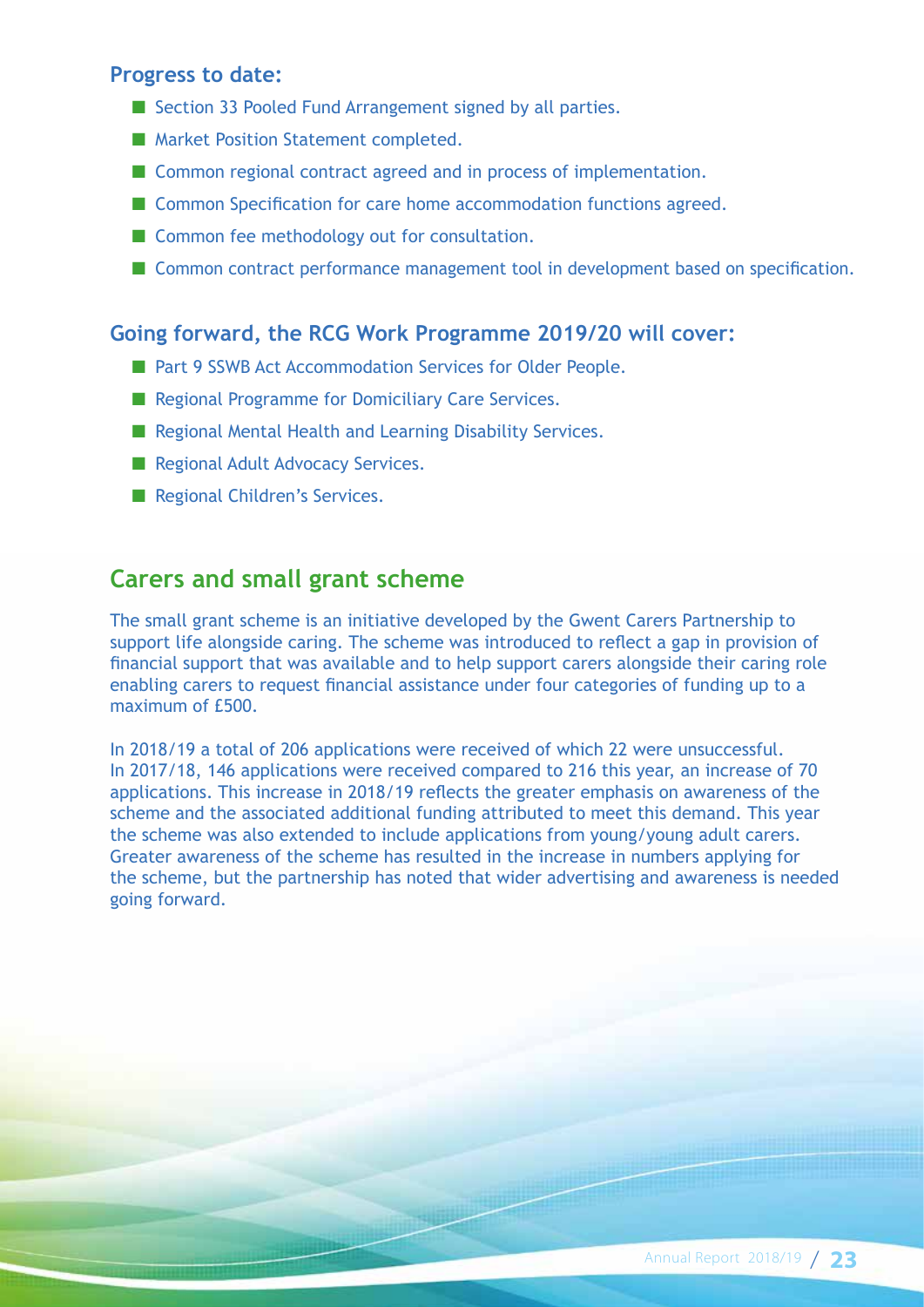## **Case Study**

**Carer A provides care for her 77-year-old mother who has stage 4 COPD, diabetes, arthritis, high blood pressure, macular degeneration and partial sight in the other eye.** 

As a result of these conditions carer A's mother is housebound, suffers with poor appetite, fatigue, confusion & poor mobility. Carer A requested funding to access complimentary therapies available to her via a hospice support service.

**Response:** having the grant awarded has allowed me to have quality 'time out' and the therapy sessions have made an immense difference to my overall well-being."

## **Integrated Family Support Services (IFSS)**

Integrated Family Support Services (IFSS) provides targeted support and help connect children and adult services, focusing on the family as a unit. IFSS work with families to help them to make positive changes, so that any concerns are lessened and children can stay safely at home.

In the ABUHB region, Newport City Council are the lead organisation and coordinate operations across the region, and revenue is funded from all 5 local authorities to deliver the service. The pooling of funds for IFSS is a requirement under Part 9 of SSWB Act, and these arrangements were in place prior to the Act implementation date of 6th April 2016.

Over the past two years the 5 LAs have reviewed all approaches to interventions for Edge of Care services. This included a review of the efficacy of our previous IFST provision. There was concern and potential risk of having parallel services with duplication for families. All IFSTs have evolved the original model of support to more effectively meet the needs of families experiencing parental substance misuse, domestic violence and parental mental ill health. The 5 Gwent LAs have different structures with set ups which vary for family support, intensive interventions, family contact, preventions and edge of care services.

The previous IFST provision had been overtaken with the developments of improved edge of care services using the best elements of the IFST model but moving away from some of the less useful aspects. The 5 LAs all offer intensive family support with a mixture of models and staffing including a range of workers; and with a range of partners rooted in research and evidence based practice. This includes health colleagues, consultant social workers, specialist domestic abuse workers as well as social workers and family support workers. The 5 LAs all take a role with the Children and Families Partnership Board and work together as appropriate; for example on recent ICF bids to further develop family support interventions. As outlined in Part 9 of the SSWB Act, the 5 LAs work together to share practice and collaborate with training and expertise.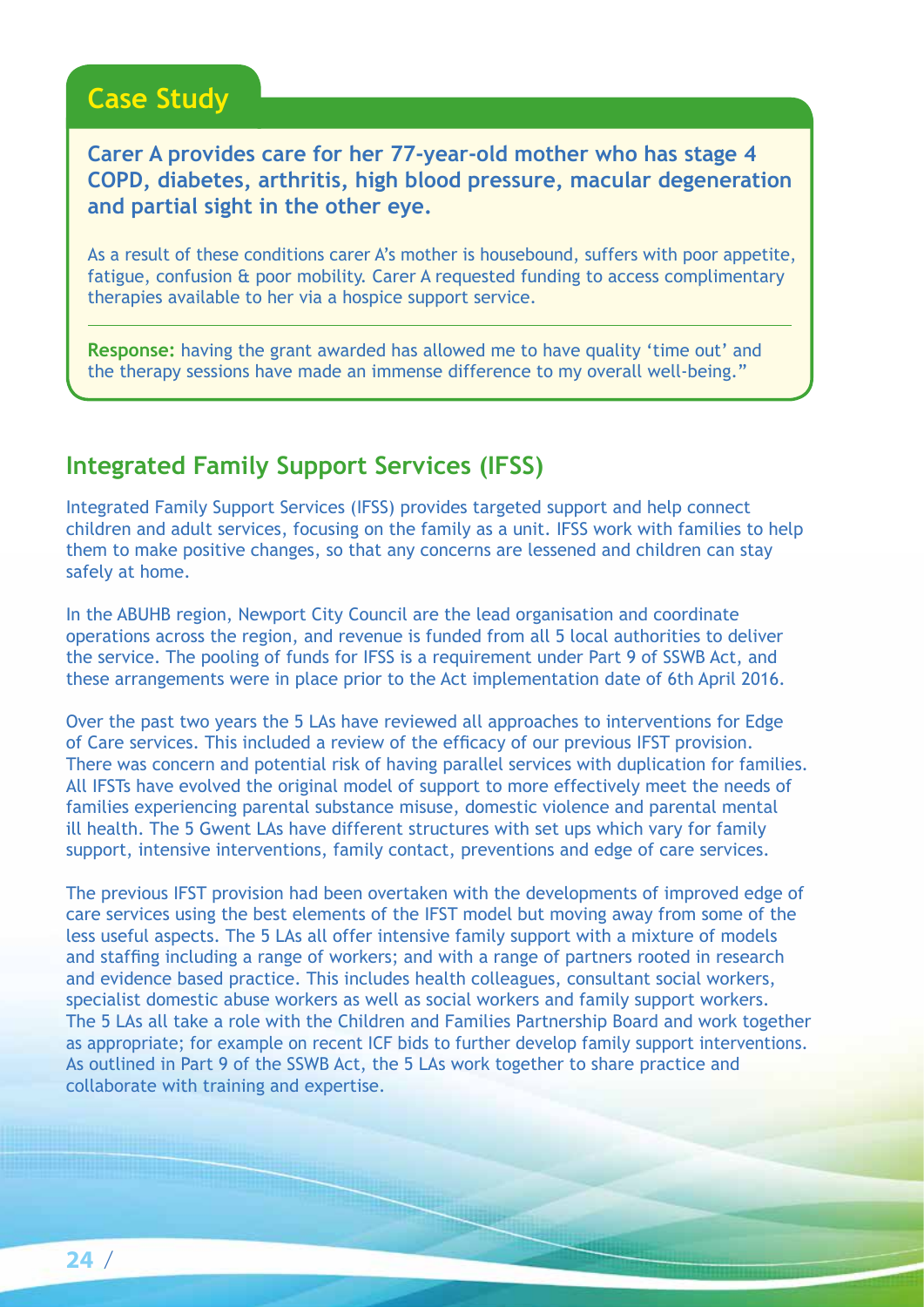## **6. Forward Board priorities – Meeting the challenge of 'Healthier Wales'**

**This section of the Annual Report gives a final summary of the progress that the RPB considers has been made in the last year. It also consider the priorities it will be focusing on in the following year and beyond.**

## **Our Gwent Transformation Model**

The RPB has grown in maturity and status over the last year, with a step change in the extent of shared decision making and the emergence of a clear programme of change to deliver 'A Healthier Wales'. In particular the ICF and Transformation programmes have demonstrated an effective approach to collaborative decision making and delivery at pace of large scale change programmes.

To enable the RPB to oversee service transformation and the successful delivery of 'A Healthier Wales' development sessions are held on a regular basis to support members to build trust, enable critical challenge and scrutiny. To help us to continue this the Board have mandated a programme of organisational development to be facilitated by the Bevan Commission and Social Care Wales, with Phase 1 commencing July-November 2019. This work will co-create with the RPB an options paper to set out potential options for future service delivery models, which will be effective and sustainable in the specific Gwent context.

In Gwent, we are proud of our transformational programme, which was co-produced by RPB members and is designed to deliver more seamless models of care closer to home. The programme places a strong emphasis on creating integrated services and creating sustainability in our workforce. Early successes include the introduction of a Single Point of Access for families of children with complex needs, the development of a Gwent Compassionate Communities model, and a new integrated model of hospital discharge.

Through our Social Value Forum, and Leadership structure the third sector are equal partners in the planning and delivery of services, with strong representation at Board and Strategic Partnerships. Specific work has been led to develop a robust social value forum in Gwent that members are proud of and actively engaged in; 'It is true to say that the Gwent Social Value has been inclusive, trying to foster a culture of openness and transparency' (SVF Member).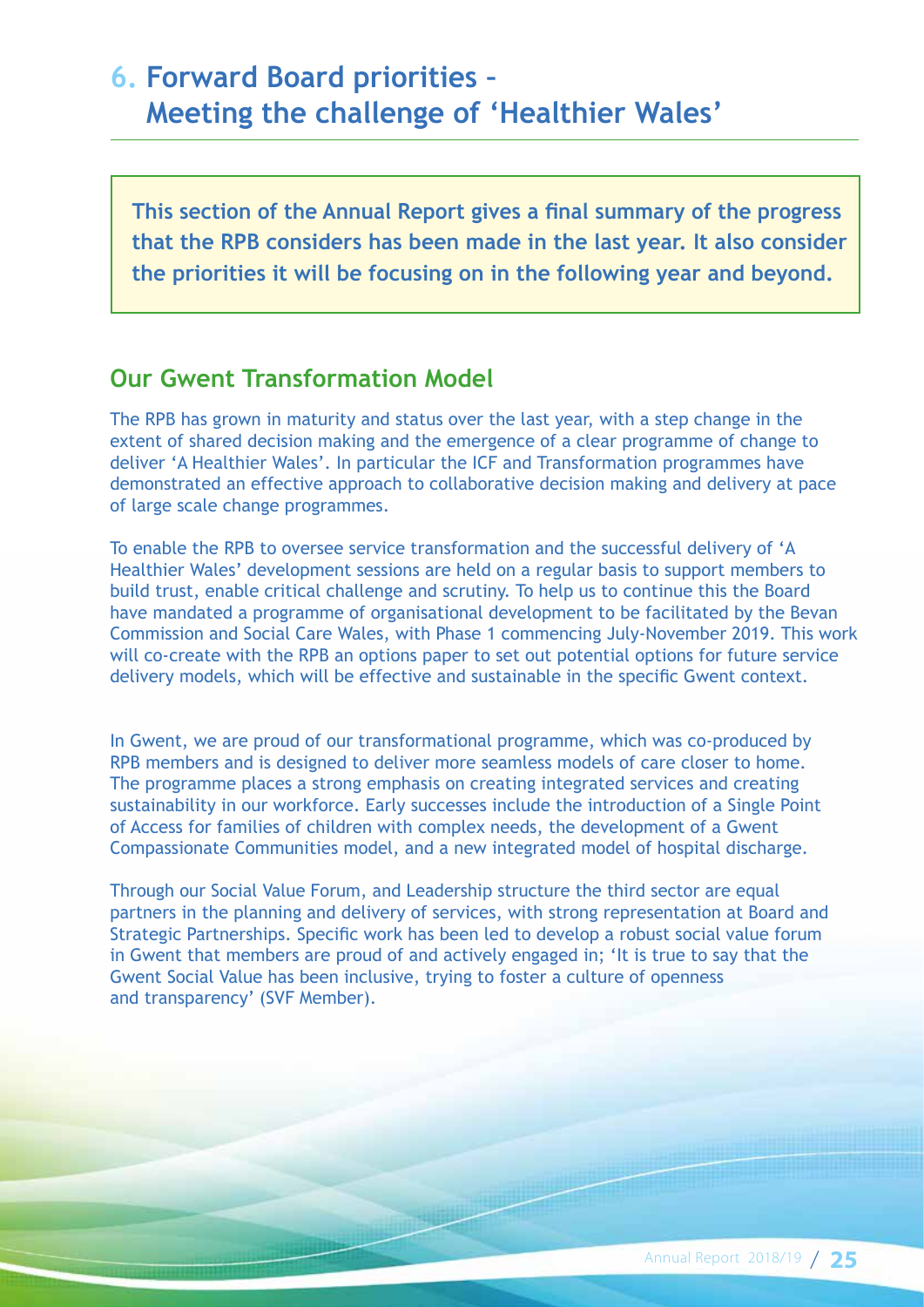#### **Next Steps:**

- Continued delivery of the transformation programme at pace, with strong emphasis on sustainability of the new models.
- Commence work with Bevan Commission/ Social Care Wales on an Options Paper for the future delivery model for the RPB (Report to be received by November 2019).
- Implementation of Research Innovation Improvement and Communications Hub (RIIC) July-September.
- Commission external evaluation of each of the transformation programmes (April 2019).
- Support the development of the Integrated Partnership Boards to strengthen place based planning, commissioning and delivery.
- Agree at least 2 pilot sites to test the agreed place based methodology (December 2019).
- Consideration of alignment of improvement resources to ensure tested models can be funded and upscale through an approach to maximise ICF/Transformation funding (ongoing).

## **The overall aspirations from the Gwent RPB for transformation are set out in the diagram below.**

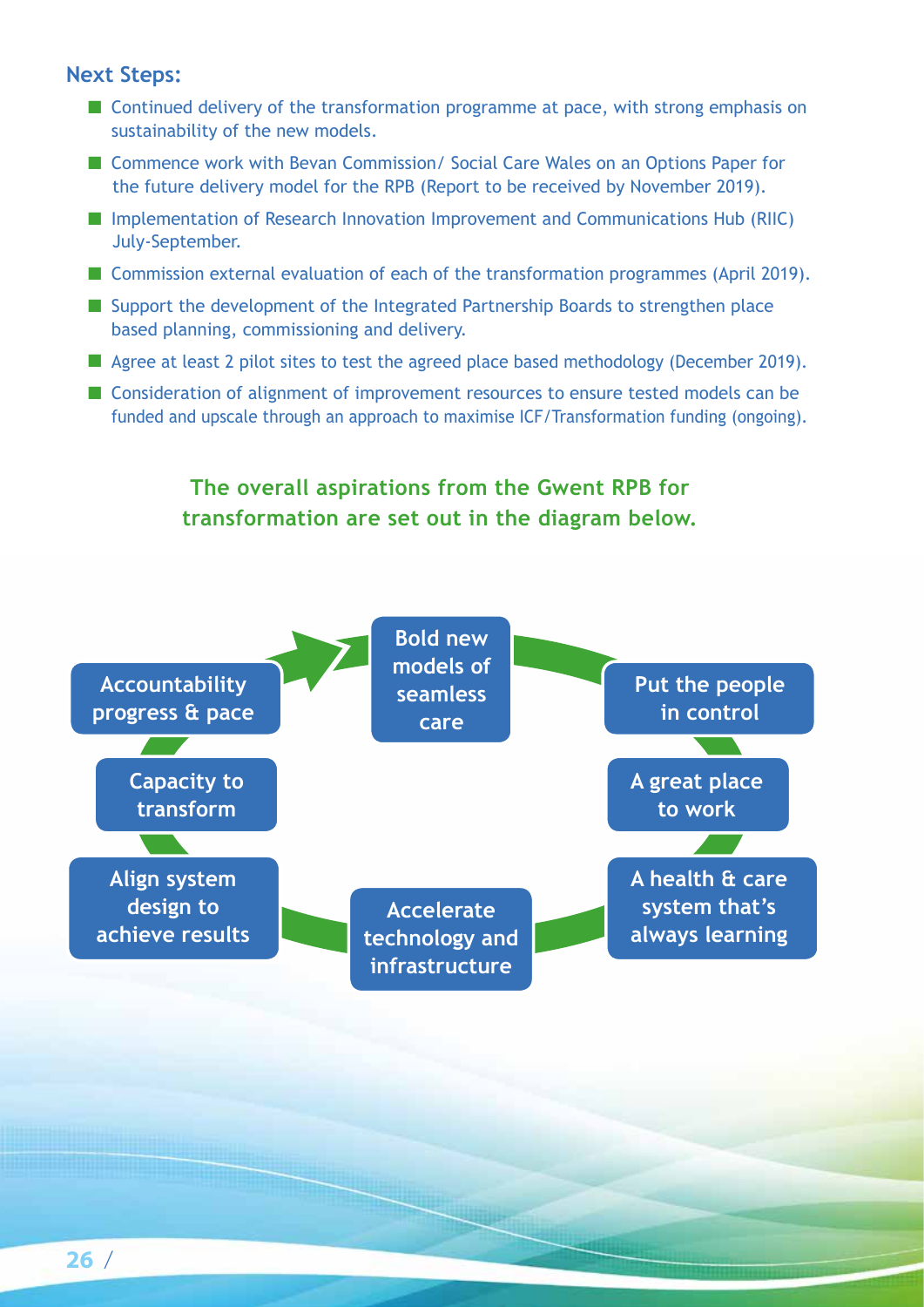# **Annexe 1: Register of RPB monthly meetings**

| <b>Meeting date</b>    | <b>Meeting type</b> | <b>Key topics covered</b>                                                                                                                                                                                                                           |
|------------------------|---------------------|-----------------------------------------------------------------------------------------------------------------------------------------------------------------------------------------------------------------------------------------------------|
| <b>3rd May 2018</b>    | <b>Business</b>     | OT presentation, WCCIS, ICF update, Frailty.<br>Pooled budgets for care homes, Area Plan,<br>DToC work streams, Integrated Wellbeing<br>Network update, Parliamentary review.                                                                       |
| <b>12th July 2018</b>  | <b>Business</b>     | People First - self advocacy presentation;<br>WCCIS; Parliamentary Review of Health &<br>Social Care, ICF update, HSC&H partnership<br>report, commissioning work streams, RPB<br>annual report.                                                    |
| <b>6th Sept 2018</b>   | <b>Development</b>  | Transformation Proposals - the Gwent offer,<br>ICF capital proposals - sign off.                                                                                                                                                                    |
| <b>19th Sept 2018</b>  | <b>Business</b>     | ICF Update, Transformation Grant, Winter<br>Plan, WCCIS, Frailty review, Updated RPB<br>terms of reference.                                                                                                                                         |
| <b>8th Nov 2018</b>    | <b>Business</b>     | LD & MH partnership update, Frailty,<br>WAO feedback on ICF, Healthier Wales,<br>ICF update, WCCIS implementation plan,<br>Home to Home survey, Social Care Wales<br>report, Winter plan - sign off, Loneliness<br>& Social isolation consultation. |
| 10th Jan 2019          | <b>Development</b>  | Review of journey so far, Principles for joint<br>working, Transformation and Area Plan.                                                                                                                                                            |
| 24th Jan 2019          | <b>Business</b>     | Integrated Autism Service presentation,<br>Carers partnership update, Healthier Wales,<br>ICF update, WCCIS, Pooled fund and Care<br>home contract, Forward development<br>sessions.                                                                |
| <b>14th March 2019</b> | <b>Business</b>     | Clinical Futures presentation, ICF update,<br>Healthier Wales, regional commissioning -<br>pooled funds and advocacy, Frailty, WCCIS.                                                                                                               |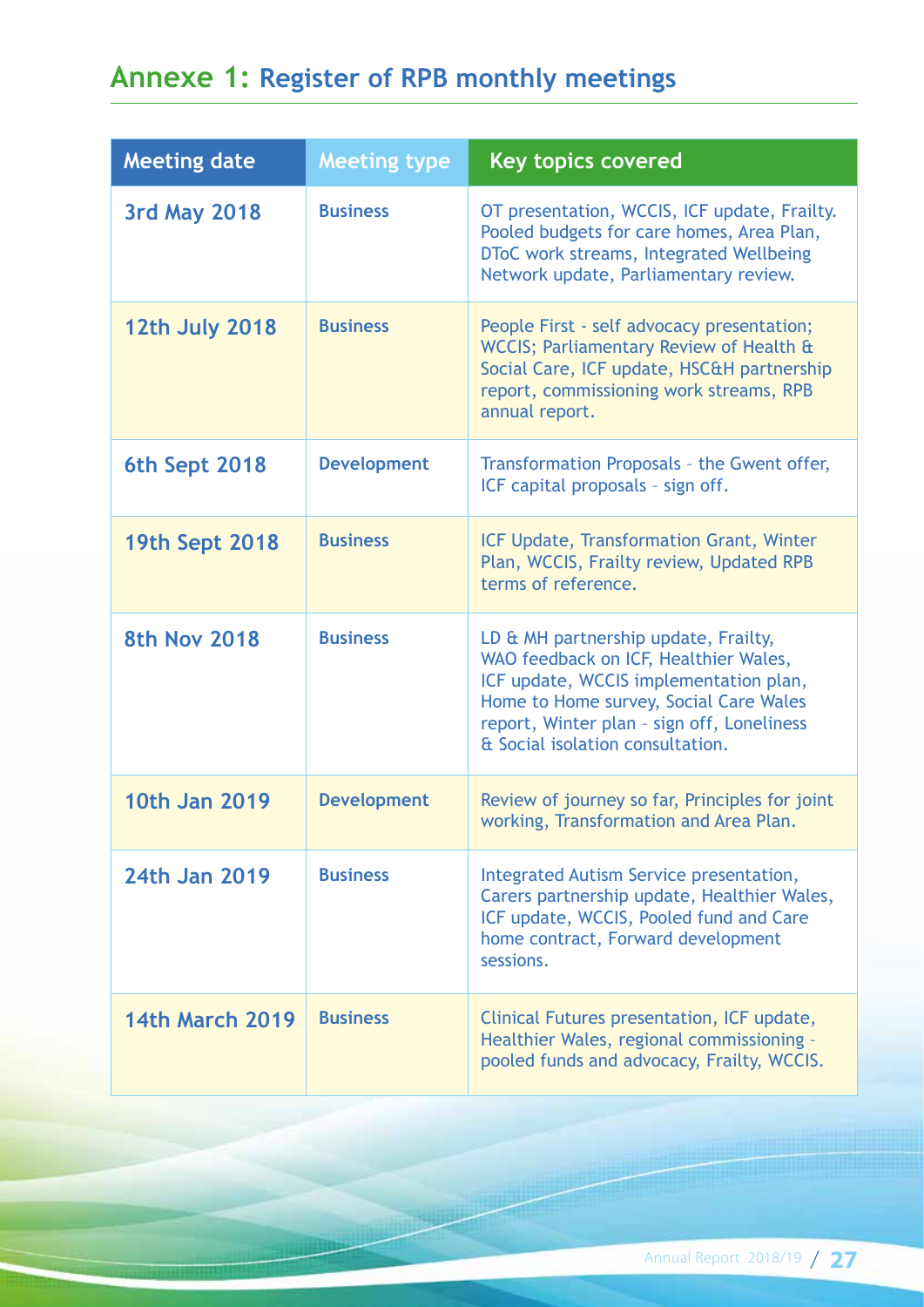The required membership of the Regional Partnership Board is set out in statutory guidance as Part 9 of the Social Services and Wellbeing (Wales) Act. It is to include local authority elected members from each local authority in the Board area, the Directors of Social Services for each local authority in the Board area, Independent Members of the Local Health Board, Chief Executive and senior Directors of the Area Local Health Board, and Chairs of Community Voluntary Councils (CVC's) in the Board area. The Board also has the flexibility to co-opt additional members should they wish.

| <b>Phil Robson</b>         | <b>Independent Member</b>        | <b>ABUHB (RPB Chair)</b>      |
|----------------------------|----------------------------------|-------------------------------|
| <b>Anne Lloyd</b>          | <b>Independent Member</b>        | <b>ABUHB</b>                  |
| <b>Kateja Dew</b>          | <b>Independent Member</b>        | <b>ABUHB</b>                  |
| <b>Richard Bevan</b>       | <b>Board Secretary</b>           | <b>ABUHB</b>                  |
| <b>CIIr Richard Clarke</b> | <b>Executive Member</b>          | Torfaen (RPB Vice-chair)      |
| <b>Cllr John Mason</b>     | <b>Executive Member</b>          | <b>Blaenau Gwent</b>          |
| <b>Cllr Carl Cuss</b>      | <b>Executive Member</b>          | Caerphilly                    |
| <b>Cllr Penny Jones</b>    | <b>Executive Member</b>          | Monmouthshire                 |
| <b>Cllr Paul Cockeram</b>  | <b>Executive Member</b>          | <b>Newport</b>                |
| <b>Judith Paget</b>        | <b>Chief Executive</b>           | <b>ABUHB</b>                  |
| <b>Nick Wood</b>           | <b>Chief Operating Officer</b>   | <b>ABUHB</b>                  |
| <b>Sarah Aitken</b>        | <b>Director of Public Health</b> | <b>ABUHB</b>                  |
| <b>Damien McCann</b>       | <b>Director, Social Services</b> | <b>Blaenau Gwent</b>          |
| <b>Dave Street</b>         | <b>Director, Social Services</b> | Caerphilly                    |
| <b>Claire Marchant</b>     | <b>Director, Social Services</b> | Monmouthshire (to May 2018)   |
| <b>Julie Boothroyd</b>     | <b>Director, Social Services</b> | Monmouthshire (from May 2018) |
| <b>James Harris</b>        | <b>Director, Social Services</b> | <b>Newport</b>                |
| <b>Keith Rutherford</b>    | <b>Director, Social Services</b> | <b>Torfaen</b>                |
| <b>Andrew Belcher</b>      | <b>Mirus</b>                     | <b>Provider Rep</b>           |
| <b>Melanie Minty</b>       | <b>Care Forum Wales</b>          | <b>Provider Rep</b>           |
| <b>Chris Hodson</b>        |                                  | <b>Citizen Rep</b>            |
| <b>Lorraine Morgan</b>     |                                  | <b>Citizen Rep</b>            |
| <b>Edward Watts</b>        | Chair, GAVO                      | <b>Third Sector Rep</b>       |
| <b>Steve Brooks</b>        | Chair, TVA                       | <b>Third Sector Rep</b>       |

#### **The current RPB membership as of March 2019, is set out below:**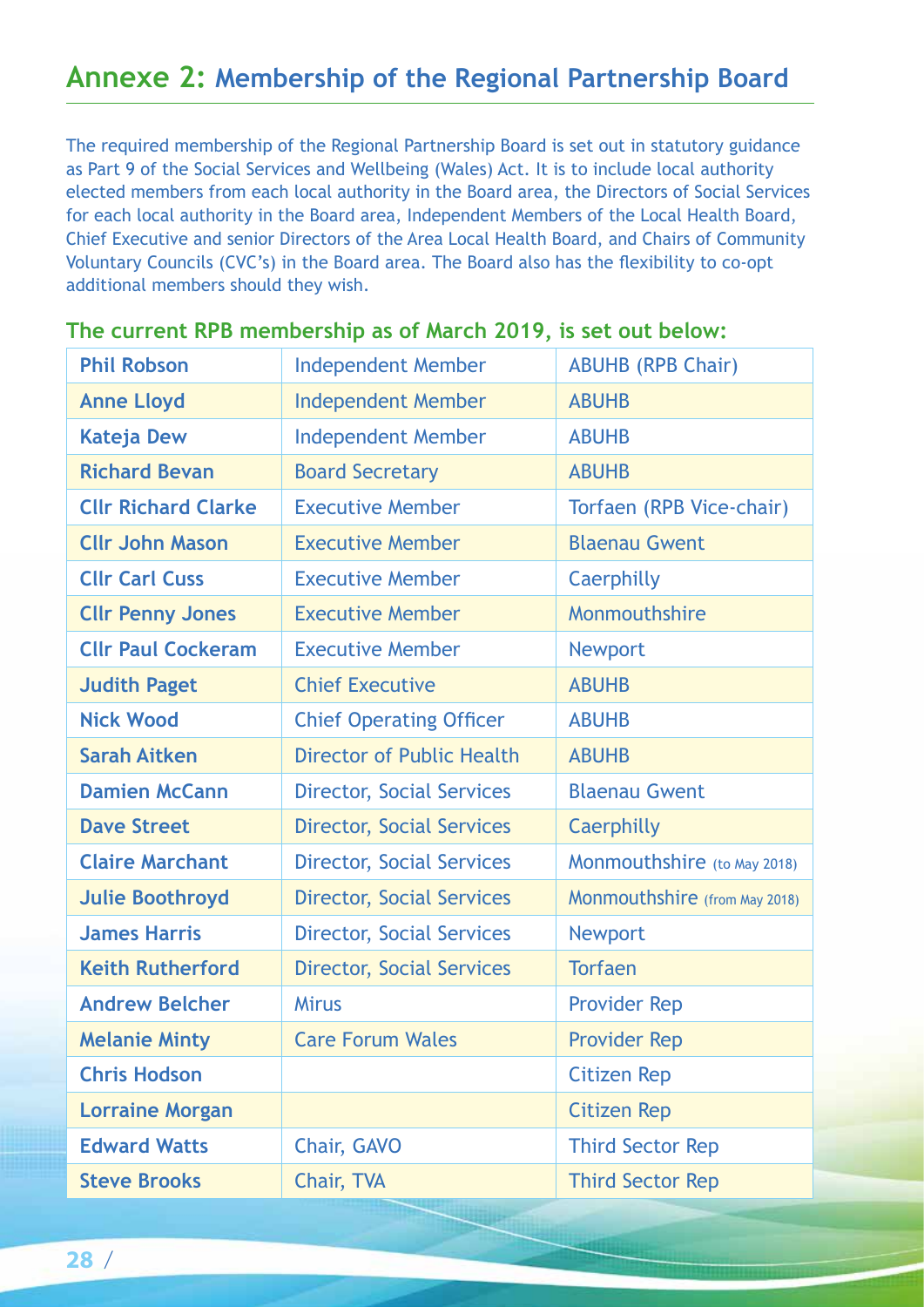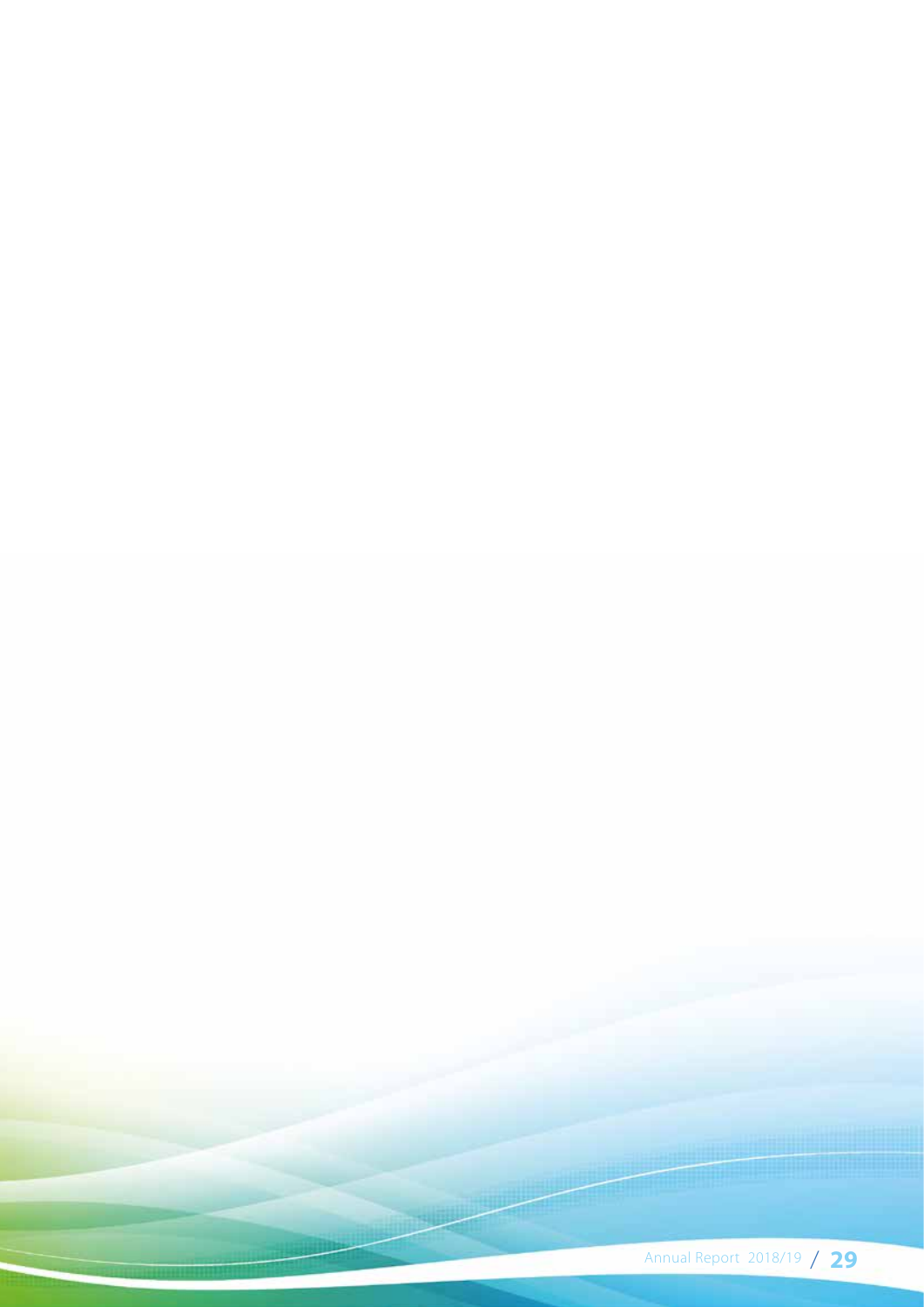#### Working in PartnershipGIG **Bwrdd lechyd** MRL Aneurin Bevan VHS Cyngor Bwrdeisdref Sirol **Health Board Blaenau Gwent** AL E County Borough Council **BWRDEISTREF TORFAEN** COUNTY<br>BOROUGH **SIROL** monmouthshire **ZZ TORFAEN** Newport CYNGOR DINAS Torfaen Voluntary Alliance<br>X<br>X Actively supporting the contribution of<br>individuals, through voluntary action<br>Comity Registration for 1007079<br>Company for 4003/13 Gwent Association of Voluntary Organis<br>Cymdeithas Mudiadau Gwirfoddol Gw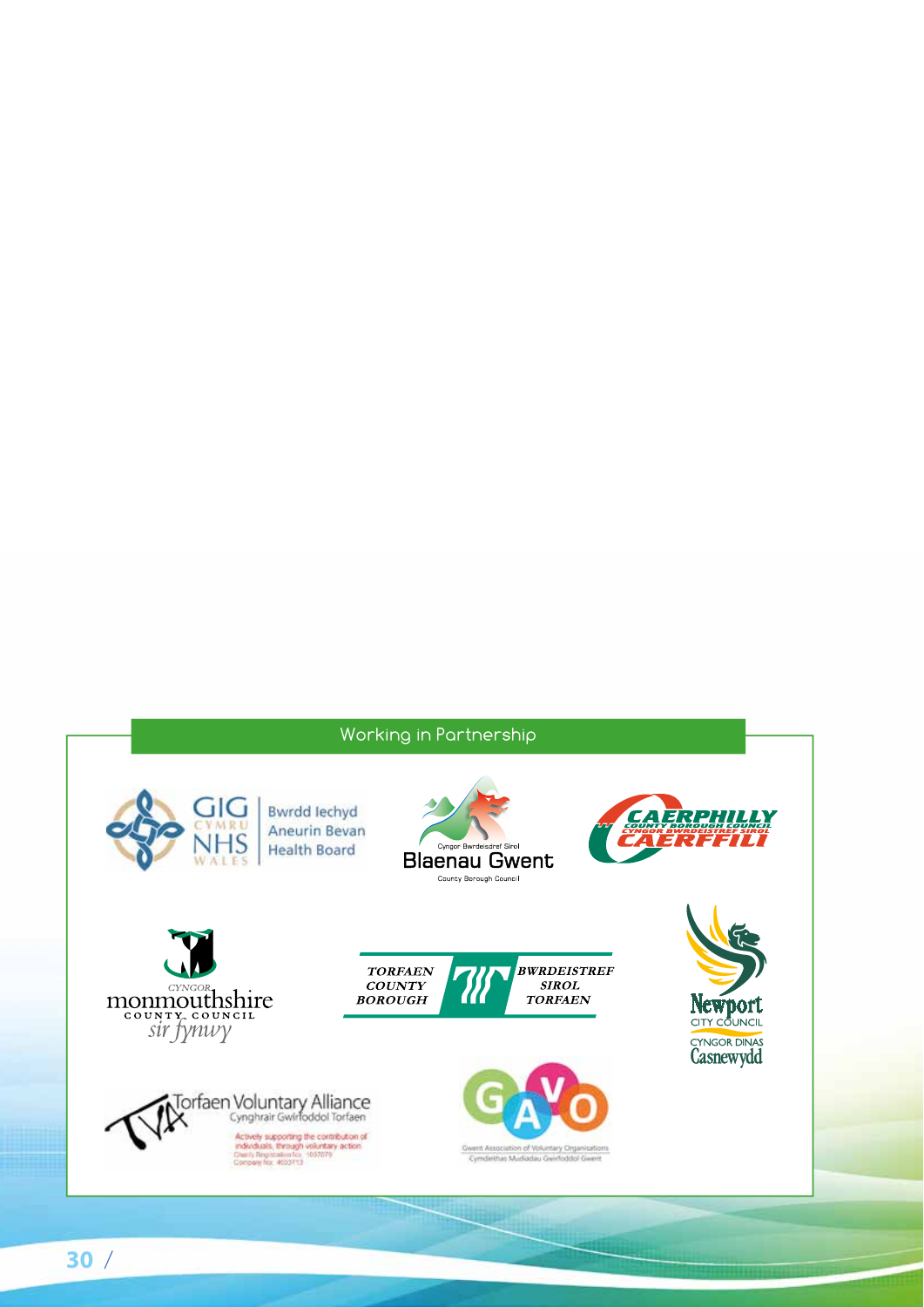